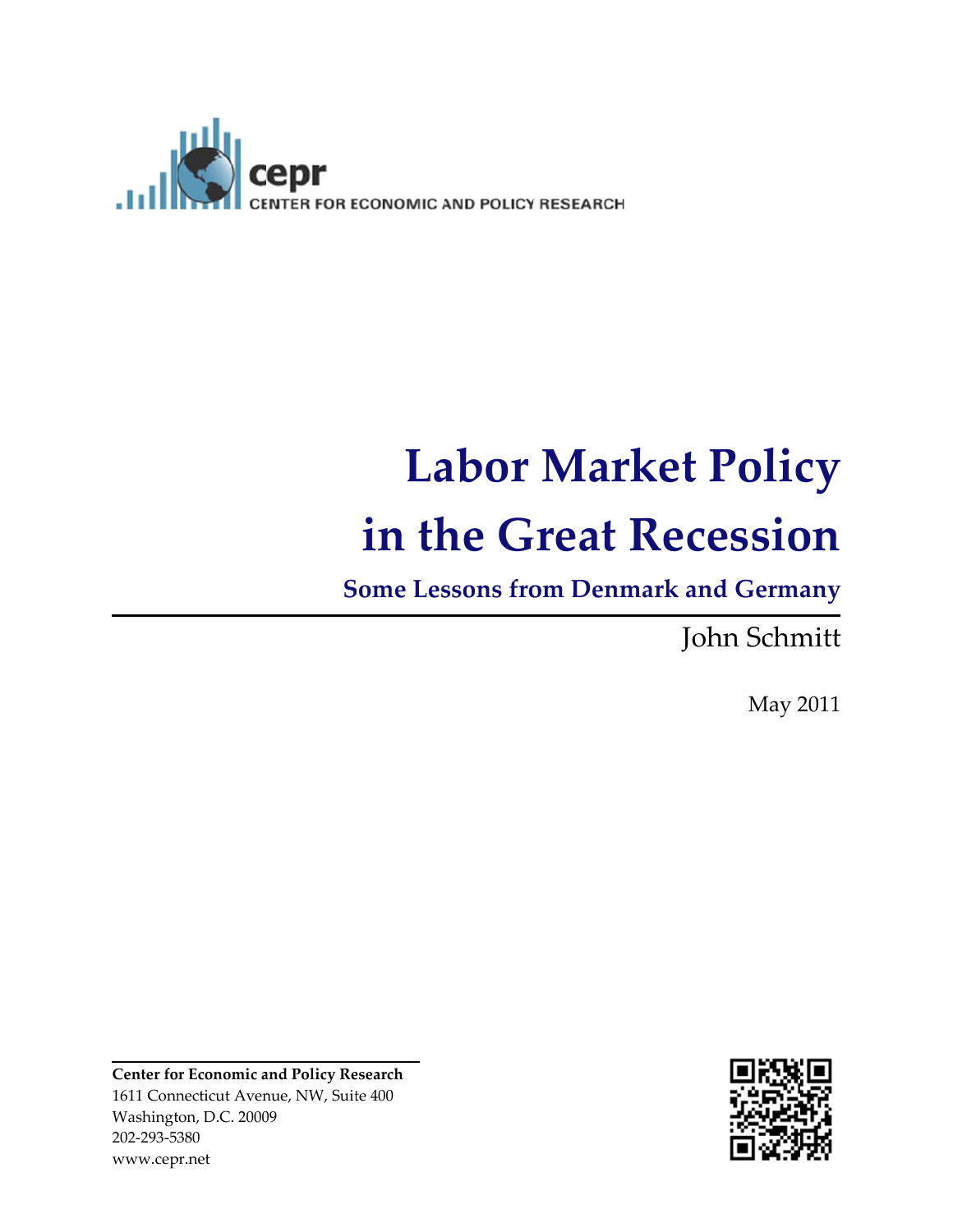## Contents

### **About the Author**

John Schmitt is a Senior Economist at the Center for Economic and Policy Research in Washington, D.C.

#### **Acknowledgements**

CEPR thanks the Ford Foundation and the Open Society Institute for generous support. The author thanks Eileen Appelbaum, Dean Baker, Nicole Woo, and participants at the IRLE conference on "Reconnecting to Work" at UCLA, especially Wayne Vroman and Jeffrey Wenger, for many helpful comments, and Sairah Husain for research assistance.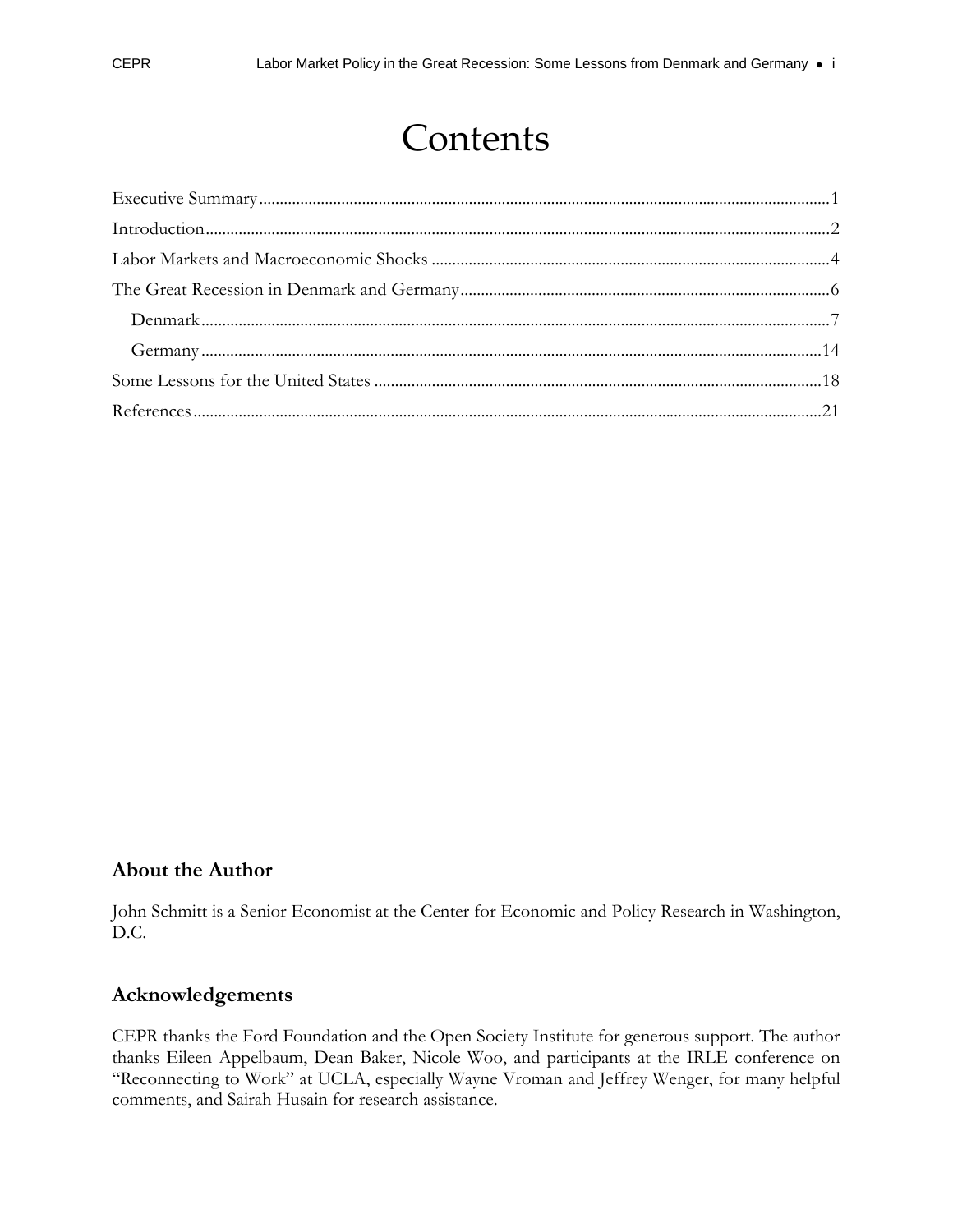### **Executive Summary**

This paper reviews labor-market performance of Denmark and Germany during the Great Recession. From the mid-1990s through the onset of the Great Recession, Denmark had what were arguably the most successful labor-market outcomes in the OECD, but the country has suffered in recent years. Germany, on the other hand, struggled with high unemployment, slow job growth, and rising wage inequality through much of the period between unification and the onset of the Great Recession, but has outperformed the rest of the OECD since. Labor-market institutions may explain the different experiences of the two economies. Danish institutions – built around numerically flexible employment levels and strong income security for workers – appear to perform well when the economy is at or near full employment. In good times, the country's expensive active labor market policies work to connect unemployed workers to available jobs. In a severe downturn, however, where the overwhelming cause of unemployment is a lack of aggregate demand, institutions that encourage adjustment through employment are a liability and policies that seek to "activate" workers are not particularly effective. German labor-market institutions, which emphasize job security by keeping workers connected to their current employers, may have drawbacks when the economy is operating near full employment because they may discourage the efficient reallocation of workers from firms and industries where demand is falling to firms and industries where demand is on the rise. These same institutions, however, appear to have been well-suited for coping with the Great Recession because they encouraged firms to cut hours rather than workers, sharing the burden of the downturn more widely and helping firms keep their workforce in place and ready for the subsequent upturn.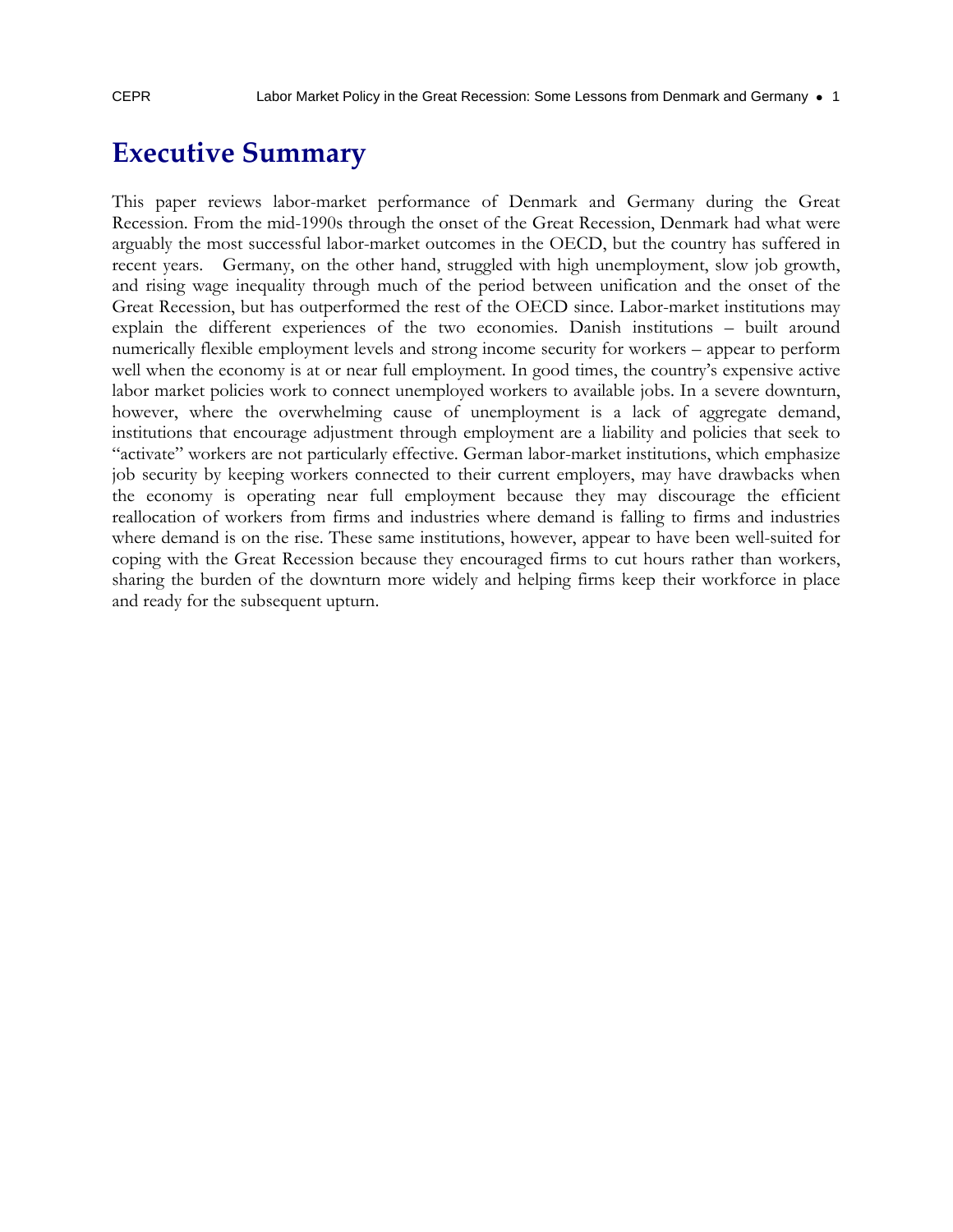### **Introduction**

The Great Recession has produced the worst and most sustained labor-market outcomes that the United States has experienced since the Great Depression. At its peak, 15 million people were unemployed by the official count, and about 25 million were underemployed by a broader definition that includes those who are working part-time because they can't find full-time work or who have given up on finding a job altogether. US economic policy makers responded to the downturn with a mix of macroeconomic and labor-market policies that certainly reduced the severity and the duration of the devastation. Nevertheless, almost two full years into the official recovery, job creation is anemic and unemployment and underemployment remain at staggering levels.

The Great Recession started in the United States, but it quickly spread to the rest of the world. Some countries fared even worse than the United States. Many, though, seem to have weathered the crisis better. This paper reviews the experience of 21 rich countries that are all members of the Organization for Economic Cooperation and Development (OECD) – a group of economies that offer a standard of living roughly comparable to that of the United States – in search of possible lessons for the United States.

**Figure 1** shows the percentage-point change between 2007 and 2009 in the unemployment rate across these 21 rich countries. Since national definitions of the unemployment rate vary somewhat, the figure uses "harmonized" unemployment rates prepared by the OECD. The figure covers a period that starts in 2007 – the year just before the downturn hit most economies – and ends in  $2009$  – the year that the economy reached its trough in most countries.<sup>1</sup> After Spain (9.7 percentage points) and Ireland (7.2 percentage points), the United States had the third highest increase in unemployment (4.7 percentage points). In the other OECD economies, the increase in unemployment was less than 2.5 percentage points. Strikingly, the unemployment rate actually fell in Germany (-1.2 percentage points).

Economic theory suggests three possible reasons for the different unemployment experience. The first is that the size of the negative demand shock might have varied across these economies. It could be, for example, that Spain suffered a larger negative demand shock than the United States, which in turn experienced a worse demand shock than most of the rest of the OECD. Since we can't directly observe demand shocks, we can never be completely sure. But, all of the evidence – primarily the change in gross domestic product (GDP) – suggests that the demand shocks were large and negative across all of these economies. The shock to Germany, for example, was likely larger than the one that hit the United States: between 2007 and 2009, German GDP fell 3.8 percent, compared to a 2.6 percent decline in the United States.<sup>2</sup>

 $\overline{a}$ 1 The National Bureau of Economic Research marks the beginning of the recession in the United States at December 2007, with the trough in June 2009. The downturn generally hit the rest of the world later, in 2008. For a nice summary of the timing of the recession in European economies, see Cameron (2010), Table 2.

<sup>2</sup> The German economy was particularly vulnerable to the Great Recession because world trade collapsed in the downturn and exports are such an important part of the German economy. The main source of the shock in the United States was the collapse in the residential housing market. Construction and real-estate-related employment plummeted, but the main blow came through the (still not quite complete) deflation of the housing bubble, which greatly reduced household net worth and induced a severe contraction in spending. See, for example, Baker (2009a) and Bivens (2011).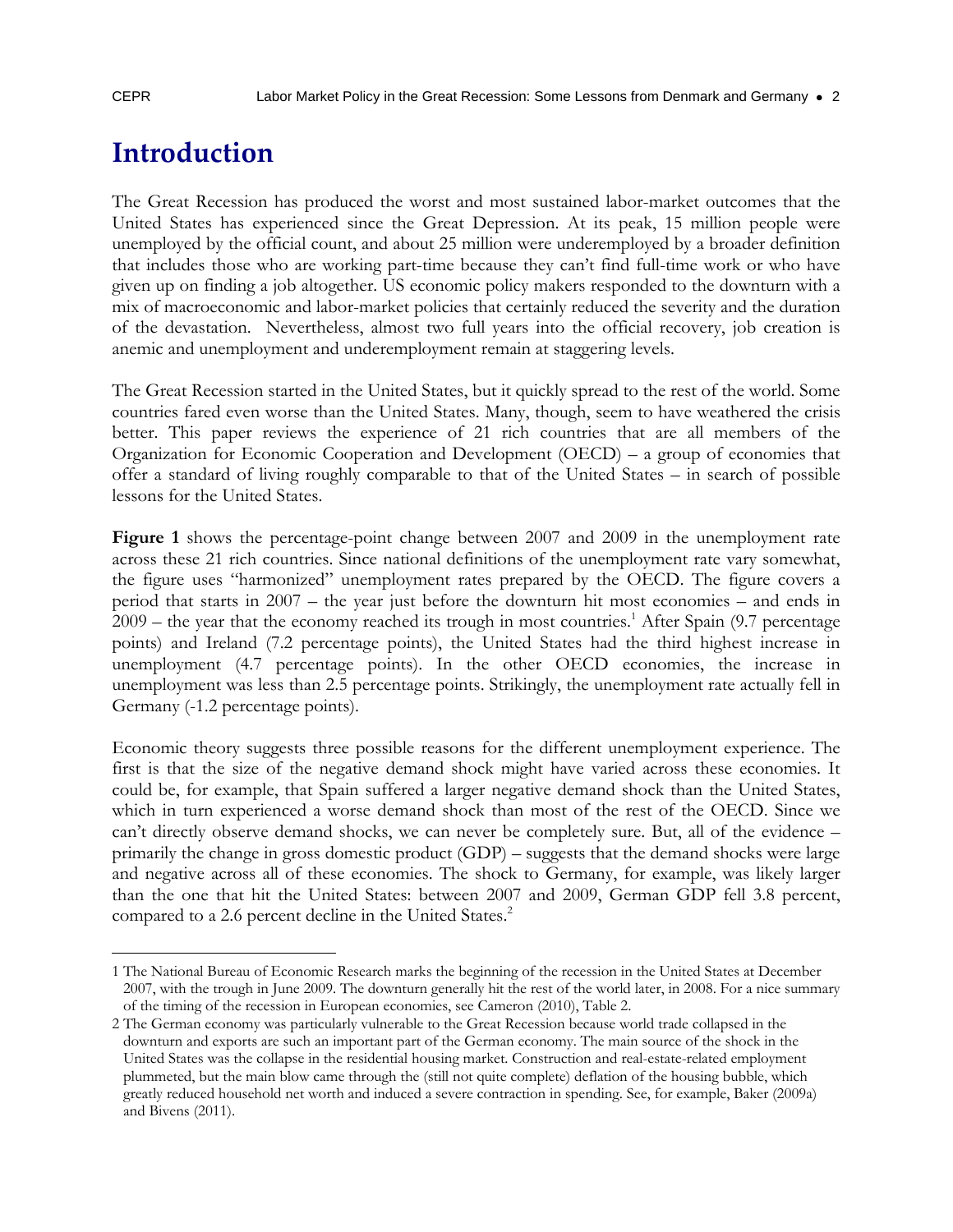

#### **FIGURE 1 Change in Harmonized Unemployment Rate, 2007-2009**

Source: OECD.

-

A second possible explanation for the different unemployment experiences are different macroeconomic policy responses. Even if all countries experienced exactly the same negative demand shock, counter-cyclical macroeconomic policy – expansionary monetary and fiscal policy – could have reduced the observed decline in GDP more in some countries than in others. Macroeconomic policy responses did vary widely across the OECD, but most analyses of macroeconomic policy suggest that the United States did better than average.<sup>3</sup> The Federal Reserve Board lowered interest rates farther and faster in the United States than, for example, the European Central Bank did in Europe.<sup>4</sup> The United States also implemented the largest explicit fiscal stimulus package (as a share of GDP) among the major OECD countries. Other countries passed smaller stimulus packages, and automatic stabilizers were more important parts of the fiscal response elsewhere, but, even taking all these measures into account, the fiscal response was likely faster and larger in the United States.

<sup>3</sup> See, for example, OECD (2009) and ILO (2009). For a dissenting view on comparative fiscal policy, see Aizenman and Paricha (2011), but note that their definition of fiscal stimulus is narrow, excluding tax cuts and increases in unemployment benefits, for example.

<sup>4</sup> For a nice illustration of key interest rates across a sample of the major OECD economies, see ILO (2011), Figure 2.2.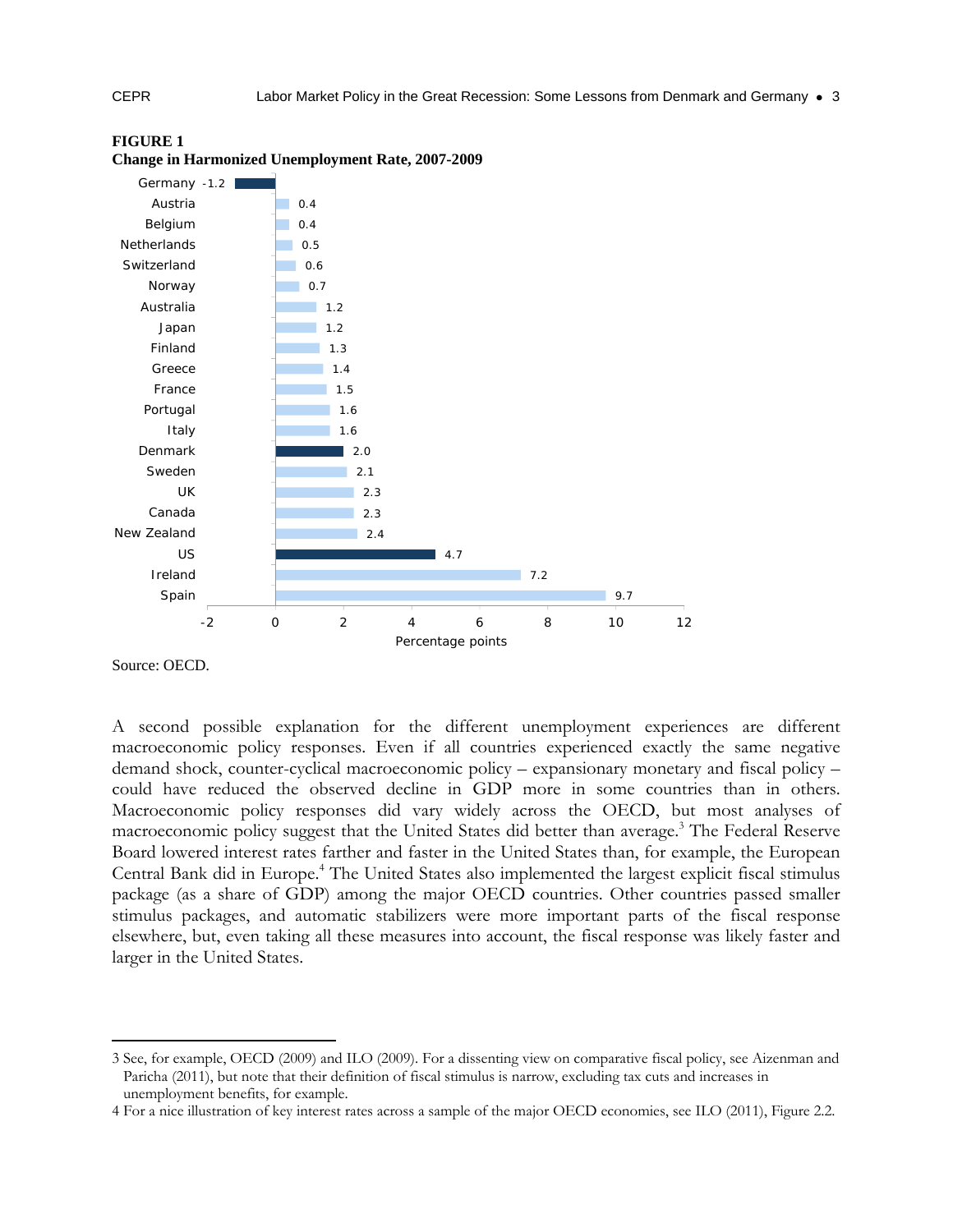A final possible explanation for the different international unemployment experience in the downturn is the structure of labor markets. National labor-market institutions likely vary in the way that they translate a given decline in GDP into unemployment. The preceding discussion suggests that the United States experienced a negative demand shock somewhere in the middle of the OECD experience and responded in a way that partly mitigated the negative impact of that shock. If so, the large rise in US unemployment suggests that US labor-market institutions offered a particularly harsh trade-off between falling GDP and unemployment. By contrast, Germany appears to have experienced a larger negative demand shock and to have responded to that shock with less aggressive monetary and fiscal policy than the United States, yet unemployment *declined* in Germany between 2007 and 2009. The German labor-market institutions appear to have handled the demand shock extremely well.

This paper will focus on this third possible reason for international differences in the labor-market response to the Great Recession: national labor-market institutions. The second section of the paper presents a brief framework for thinking about how labor-market institutions and polices mediate the relationship between GDP and employment. The third section reviews the experience of two national economies: Denmark, which operated what was arguably the most successful labor market of the 2000s, and Germany, which has had remarkable success in resisting the international rise in unemployment since 2007. The final section concludes with some possible lessons for the United States.

### **Labor Markets and Macroeconomic Shocks**

Once a negative demand shock has hit and macroeconomic policy has been deployed in response, the path of employment and unemployment depends largely on the labor market. For the 21 rich OECD countries, **Figure 2** graphs the change between 2007 and 2009 in the unemployment rate against the corresponding change in real GDP. Over this two-year period, real GDP fell in every country except Austria.

The figure includes a regression line that traces the average relationship between unemployment and GDP across the countries. Most of the countries in the sample (including Denmark) are clustered close to the average experience. These data suggests that the national labor-market institutions in place in these countries converted a one percentage-point decline in GDP into about a 0.4 percentage-point increase in unemployment. Several of the countries, however, lie well off the line, indicating that they differ substantially from the OECD average. Germany, for example, falls well below the regression line. Any given decline in German GDP had far less impact on the unemployment rate than at the OECD average. The United States, Spain, and Ireland, meanwhile, all lie well above the regression line, suggesting that GDP declines in these countries are much more costly in terms of unemployment than was the case for the OECD in general.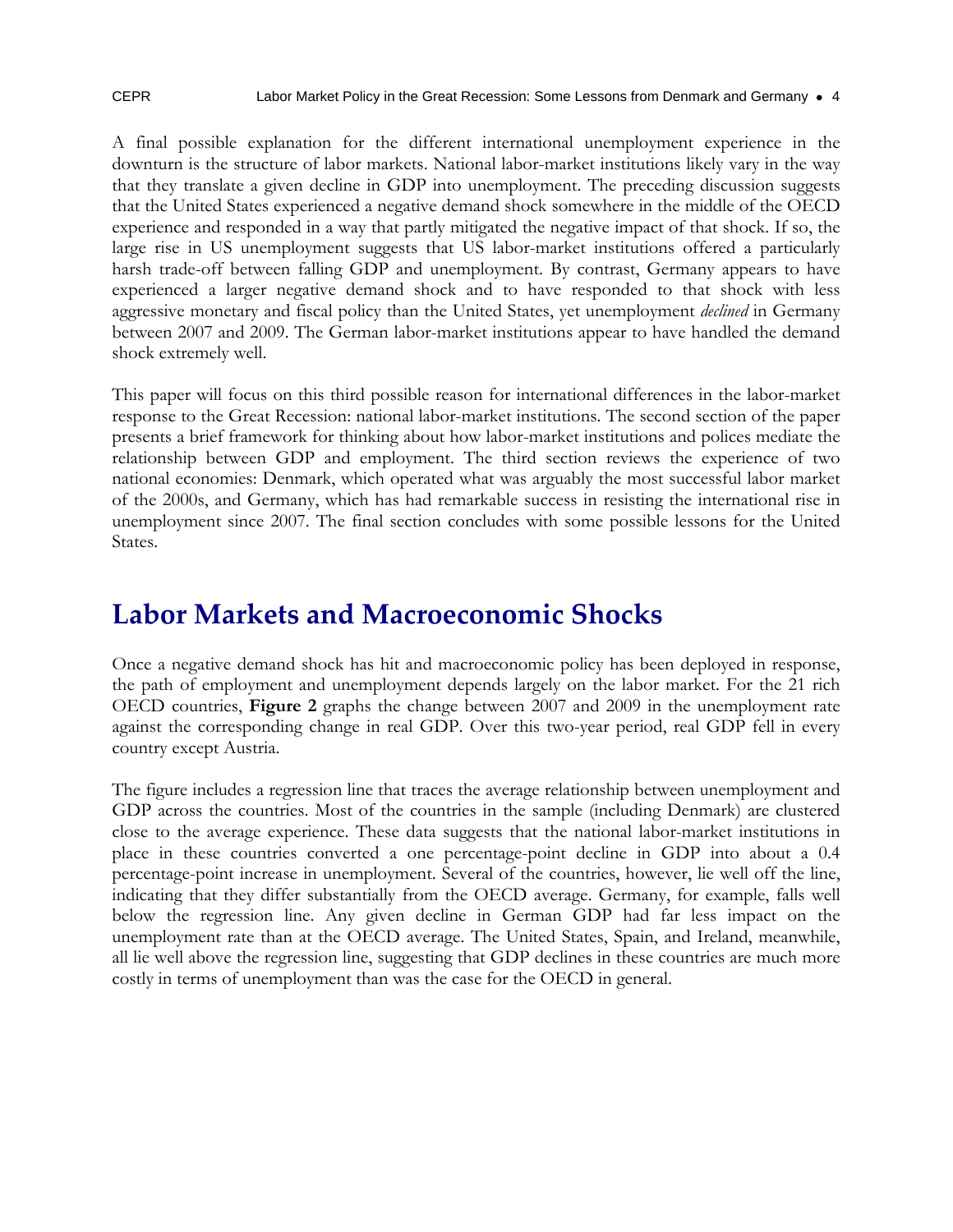

#### **FIGURE 2 Unemployment and GDP, 2007-2009**

Source: Analysis of OECD and Conference Board data.

In broad terms, labor markets can adjust to macroeconomic demand shocks in some combination of three ways (with an important caveat, which will follow). Either employment can fall: fewer workers working the same number of hours as before (at the same hourly wage) meet the new lower output demanded. Or average hours per worker can fall: the same number of workers spend fewer hours per week to produce the new output level.<sup>5</sup>

Imagine that a particular decline in aggregate demand requires that employers reduce their total wage bill by ten percent. The wage bill (B) is equal to the total number of employees (E), times the average number of hours they work  $(H/E)$ , times the average hourly wage (W):

$$
B = E * (H/E) * W
$$

Employers could cut the wage bill by reducing employment by ten percent (E), or by reducing the average hours per worker (H/E) by ten percent (or, of course, by some combination of the two). As the discussion below will suggest, labor-market institutions play a crucial role in determining exactly where the adjustment falls. In Denmark, the United States, and most other countries in the OECD,

<sup>5</sup> A third possibility is that total employment and average hours remain constant, but the hourly wage falls. Assuming that average productivity remains constant, however, the wage cut alone doesn't lower output to match the new lower level of demand facing the firm.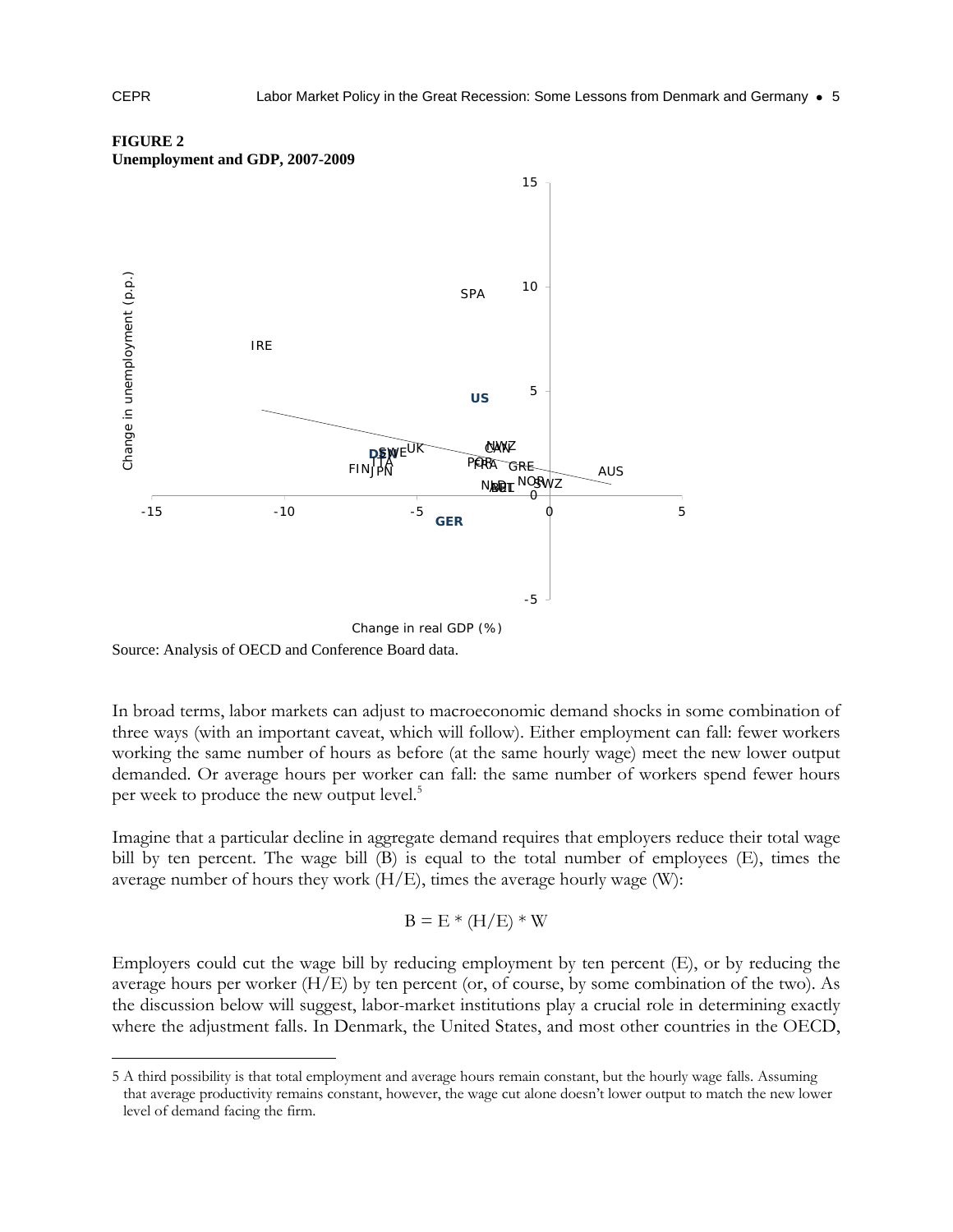$\overline{a}$ 

much of the adjustment has fallen on employment (E), resulting in substantial increases in unemployment. In Germany, essentially all of adjustment has occurred through changes in average hours (H/E), resulting in a counter-intuitive decline in unemployment there.

One caveat applies, however. These adjustment mechanisms are incomplete on their own. One of the central insights of Keynes's *General Theory* was that cuts in workers' incomes, whatever form they take, cannot restore full employment in the face of a shortfall in aggregate demand. The very action of individual employers cutting workers take-home pay in order to bring their individual wage bills into line with the lower level of aggregate demand has the effect of further lowering aggregate demand. Labor-market adjustments take place, but in the middle of an aggregate demand slump, they cannot restore full employment without offsetting expansionary macroeconomic policy or some new, positive, aggregate demand shock. This new, positive demand shock could take many forms, some of which are more desirable than others. The short US recession of 2001, for example, ended primarily because of demand fueled by the housing bubble. Economists have long argued, however, that wage-led growth offers a more sustainable avenue for reviving and maintaining aggregate demand.<sup>6</sup>

### **The Great Recession in Denmark and Germany**

Labor-market institutions have been at the center of the discussion of labor-market performance since at least the 1980s, when unemployment rose sharply and remained stubbornly high in most of the major OECD economies. A standard view, encapsulated in the OECD's 1994 *Jobs Study*, maintains that labor-market institutions are the primary determinant of labor-market performance. In this framework, labor-market institutions should first and foremost seek to maximize "flexibility"; other economic and social goals of labor-market institutions – including economic security and equity – are distinctly secondary. This view generally leaves aside the role that macroeconomic policy plays in the smooth functioning of the labor market. To the extent that this approach does acknowledge the importance of macroeconomics, it is usually to argue that institutions such as unions, unemployment insurance, and employment protection legislation restrict the effectiveness of macroeconomic policy by introducing "rigidities" that channel expansionary policies toward inflation, not job creation.<sup>7</sup>

In the mid-2000s, this standard view was updated and amended<sup>8</sup> in the face of substantial evidence that countries with what qualified as "rigid" labor markets by many of the usual indicators (high union coverage rates, generous unemployment benefits, strong employment protection legislation, and others) were performing quite well. This new thinking brought explicit recognition to two key ideas. The first was that the previous understanding of flexibility was too narrow. Unemployment insurance, for example, might reduce incentives for the unemployed to accept jobs, but these same benefits might improve the quality of eventual job matches by giving workers more time to search. A second key idea was that the interaction of labor-market institutions matters more than the

<sup>6</sup> See Kalecki (1991), Berg and Ostry (2011), Coates (2011), and Palley (2011).

For a summary of the debate and a critique of the orthodox view, see, among many others: Howell (2005), Schmitt and Wadsworth (2005), and Baccaro and Rei (2007).

<sup>8</sup> For a succinct summary of the amended thinking, see OECD, 2006, Chapter 3.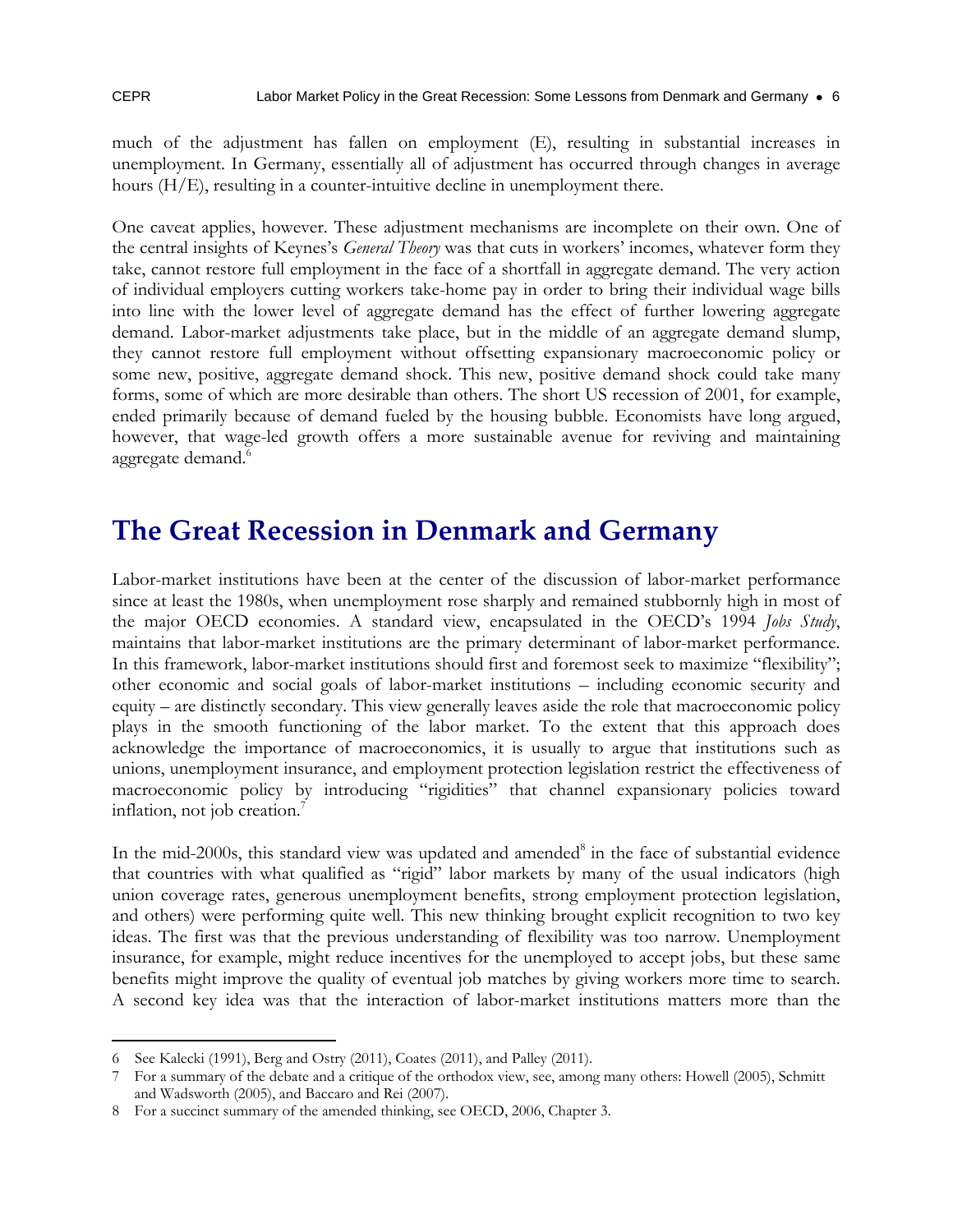specific institutions separately. In some contexts, high unemployment benefits might raise the unemployment rate. In others, the existence of generous unemployment benefits might persuade workers and unions to accept lower levels of legal employment protection, resulting in a more, not a less, dynamic labor market.

The rest of this section reviews the recent experience of two countries with very different experiences before and after the Great Recession. Denmark had what was arguably the OECD's best performing labor markets before the Great Recession, but has suffered since 2008. German labor markets, meanwhile, were generally struggling from shortly after unification through about 2007, when suddenly Germany began to outperform every major economy in the OECD.

#### **Denmark**

The experience of the Danish economy from the mid-1990s through the Great Recession did a great deal to change the consensus view on the need for labor-market "flexibility" at all costs.<sup>9</sup> In 2007, just before the downturn, the Danish unemployment rate was 4.0 percent (compared to 4.6 percent in the United States) and the employment-to-population rate was 77.1 percent (compared to 71.8 percent in the United States).<sup>10</sup> Low-wage work was rare,<sup>11</sup> and income inequality was near the lowest levels in the OECD.<sup>12</sup> Yet, by OECD standards, Denmark had high taxes, high unionization rates, generous unemployment benefits, and a costly system of education, training, assistance, and incentives for unemployed workers.

The Danish model – often described as being built around "flexicurity" – worked, it seems, because it combined a high level of "flexibility" for employers with equally high levels of "security" for workers. The flexibility came primarily in the form of low levels of legal employment protections combined with a willingness of Danish unions to accept layoffs. The security came in the form of high wages, strong unions, and generous unemployment insurance and other benefits.<sup>13</sup> A defining Danish labor-market institution has been its collection of "active labor market policies" (ALMPs). These policies targeted at unemployed workers include education and training, extensive assistance in job search, financial incentives, subsidized employment, and, in some cases, even direct publicsector employment. ALMPs increase flexibility by moving the unemployed through the generous unemployment benefits system and enhance security by improving skills and providing temporary, subsidized employment opportunities for workers who otherwise might spend long periods unemployed.

From about the middle of the 1990s through the onset of the Great Recession, the system produced enviable results. The unemployment rate fell rapidly, from over ten percent in 1993 to under five percent by 2000, a range where it remained until 2008. Most accounts explain these results by emphasizing the way that the flexicurity institutions supported a dynamic labor market that was capable of rapidly reallocating workers from firms and sectors in the economy where demand was falling to firms and sectors where demand was on the rise.<sup>14</sup> Politically, the system worked because

 $\overline{a}$ 9 See, for example, OECD (2004, 2006) and European Commission (2006).

<sup>10</sup> Rate is for population ages 15 to 64; see OECD, *Employment Outlook 2010*, Table B.

<sup>11</sup> See Mason and Salverda (2010) and Westergaard-Nielsen (2008).

<sup>12</sup> See OECD (2011), Figure 1.

<sup>13</sup> The Danish unemployment insurance system is administered by the country's unions, not the government.

<sup>14</sup> See OECD (2004, 2006) and European Commission (2006).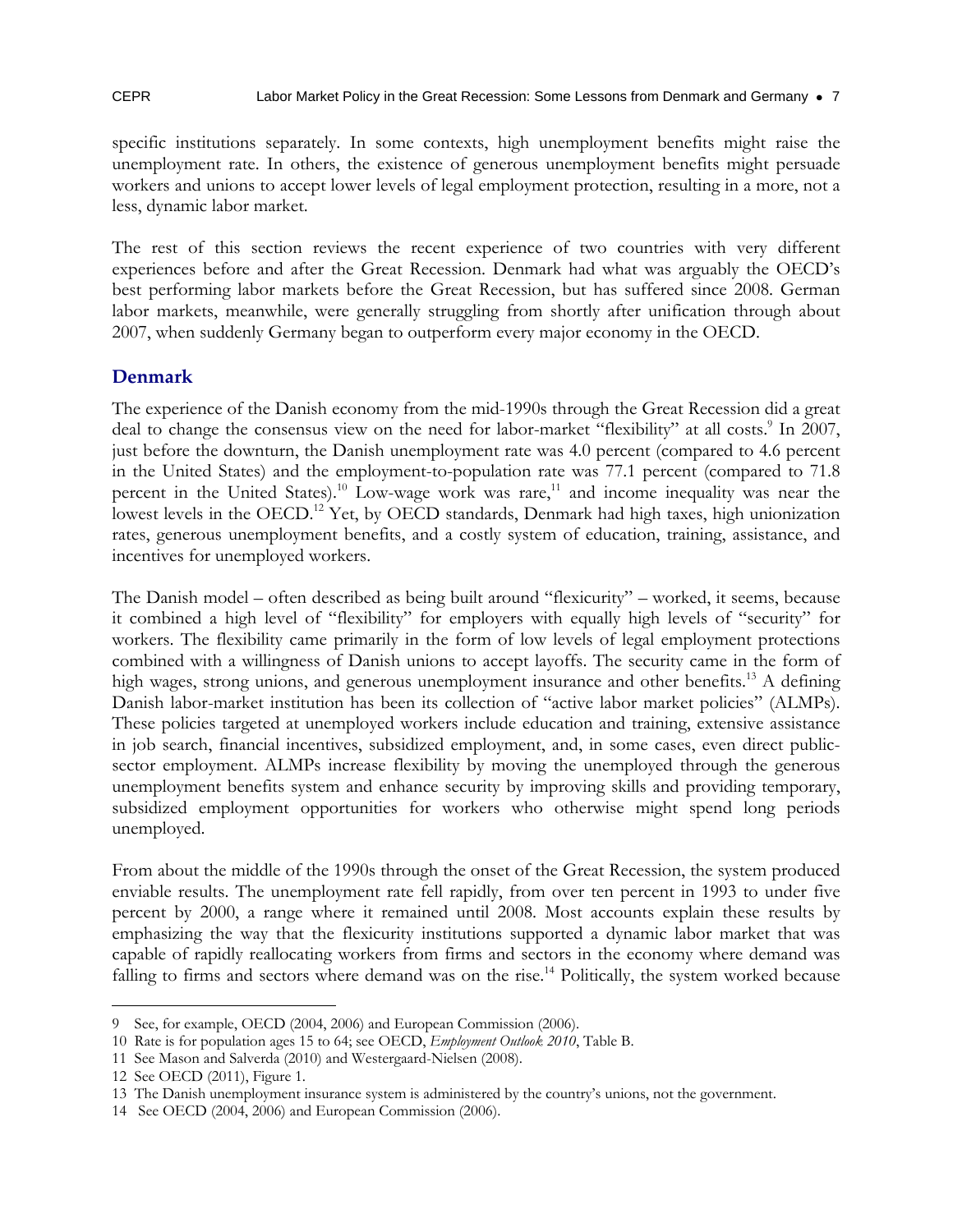workers and their unions felt secure enough about their incomes to agree to only limited legal and negotiated job security. Employers accepted the higher taxes and an important economic role for unions because these were the political conditions that made the greater numerical flexibility possible.

Figures 3 through 7 put the salient features of the Danish system into international perspective. As **Figure 3** shows, Denmark has an exceptionally large commitment to ALMPs. The share of national GDP spent on ALMPs (per percentage-point of unemployment) was the highest in the OECD.<sup>15</sup> Using this standard measure, in 2007, before unemployment in Denmark increased, the country spent 0.26 percent of GDP per percentage point of unemployment – about twelve times more than the United States (0.02 percent of GDP per point of unemployment) and about five times more than Germany (0.05).



#### **FIGURE 3 Expenditure on Active Labor Market Policies, 2007**

Source: Analysis of OECD data.

<sup>15</sup> Expenditures (as a share of GDP) per percentage point of unemployment is a standard measure of the generosity of national ALMP programs. Using only expenditures (as a share of GDP) would exaggerate the generosity of ALMP programs in the case of countries with high levels of unemployment. In the case of Denmark, dividing the total expenditures (as a share of GDP) by the unemployment rate emphasizes that the Danish system is exceptionally generous – per unemployed worker.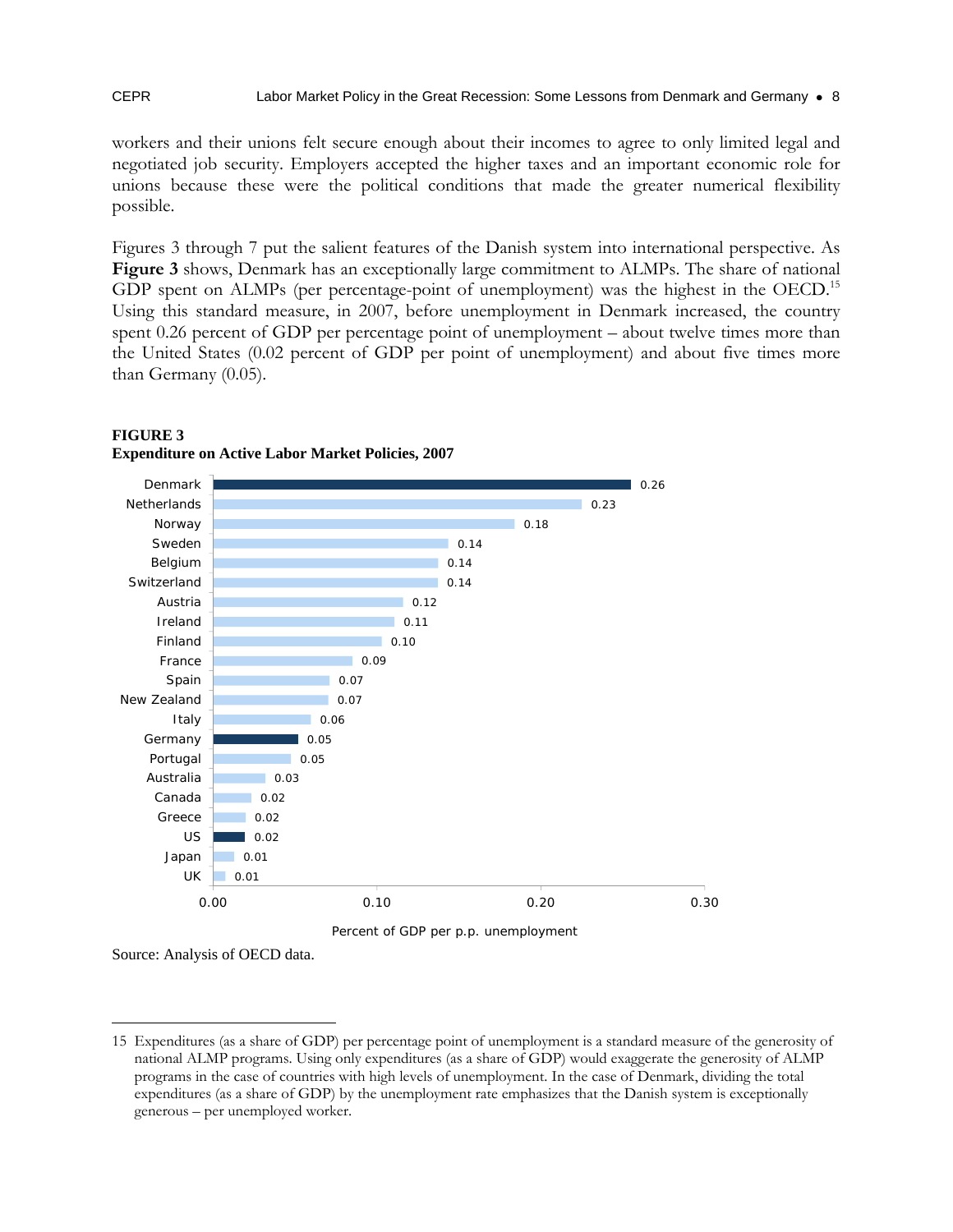One of the standard justifications for the large scale of Danish ALMPs is that they are necessary to ensure that the unemployed don't get stuck in the country's generous, union-administered, unemployment benefit system. The OECD data in **Figure 4** support the view that unemployment benefits in Denmark are fairly generous by international standards. An "average" worker receives about 70 percent of the average wage during their initial period of unemployment, slightly less generous than Germany (74 percent), but more generous than the United States (58 percent).<sup>16</sup>



#### **FIGURE 4 Generosity of Unemployment Insurance, 2009**

Source: Analysis of OECD data.

<sup>16</sup> The figure shows the OECD's estimate of the (unweighted) average net replacement rate during the "initial phase of unemployment" for a worker at average earnings across six family types. These results are conditional on receipt of benefits, that is, the generosity estimate does not factor in the share of the unemployed who are eligible for and take up unemployment benefits. In the current downturn, take-up rates in the United States have been as high as threefourths; in normal times, including earlier recessions, the take-up rate in the United States is typically between onethird and one-half.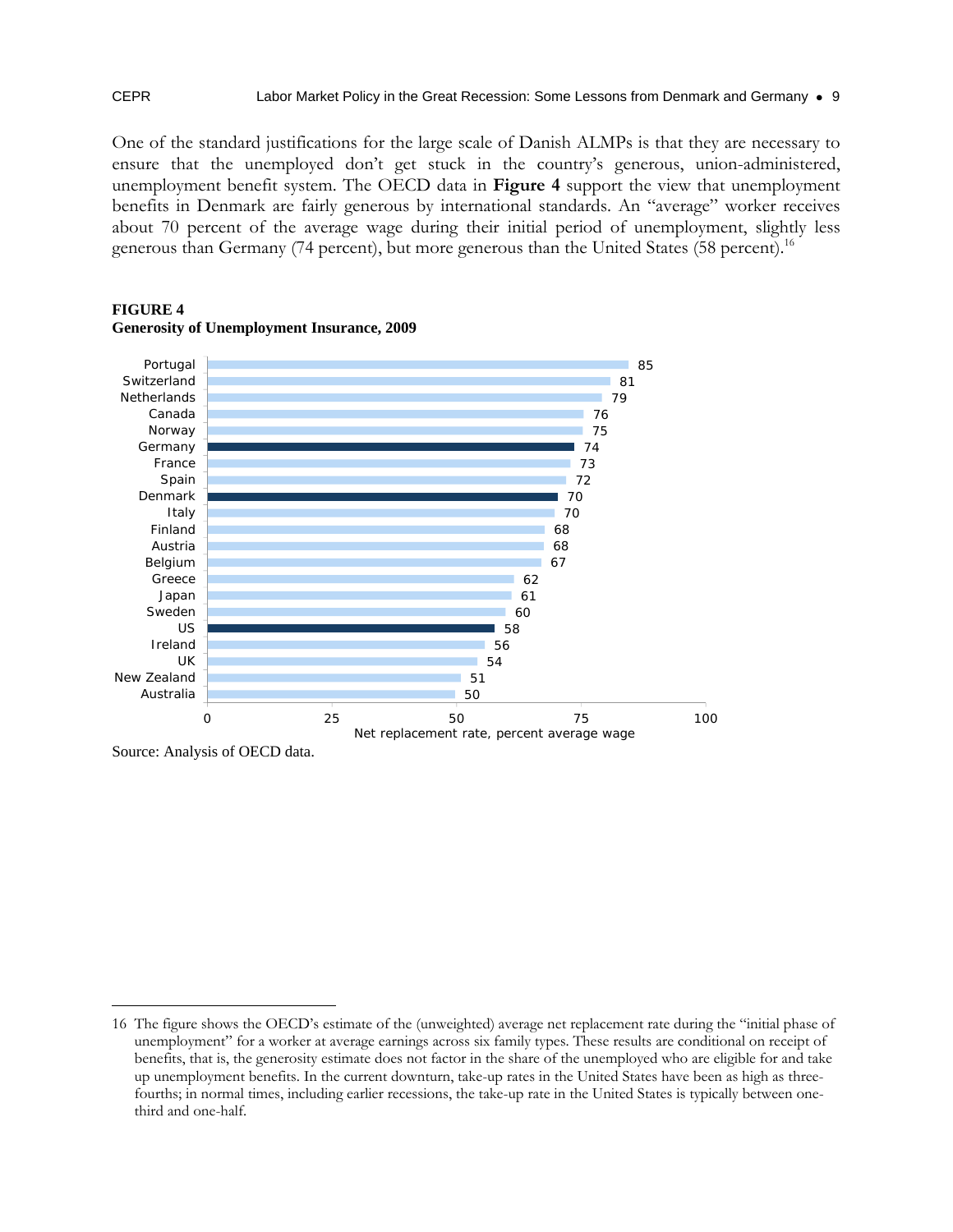Denmark is also heavily unionized. As **Figure 5** shows, over 80 percent of Danish workers are covered by a collective bargaining agreement, more than in Germany (63 percent) and far above the level in the United States (13 percent).



#### **FIGURE 5 Collective Bargaining Coverage, 2007**

Source: Visser, ICTWSS data, http://www.uva-aias.net/208.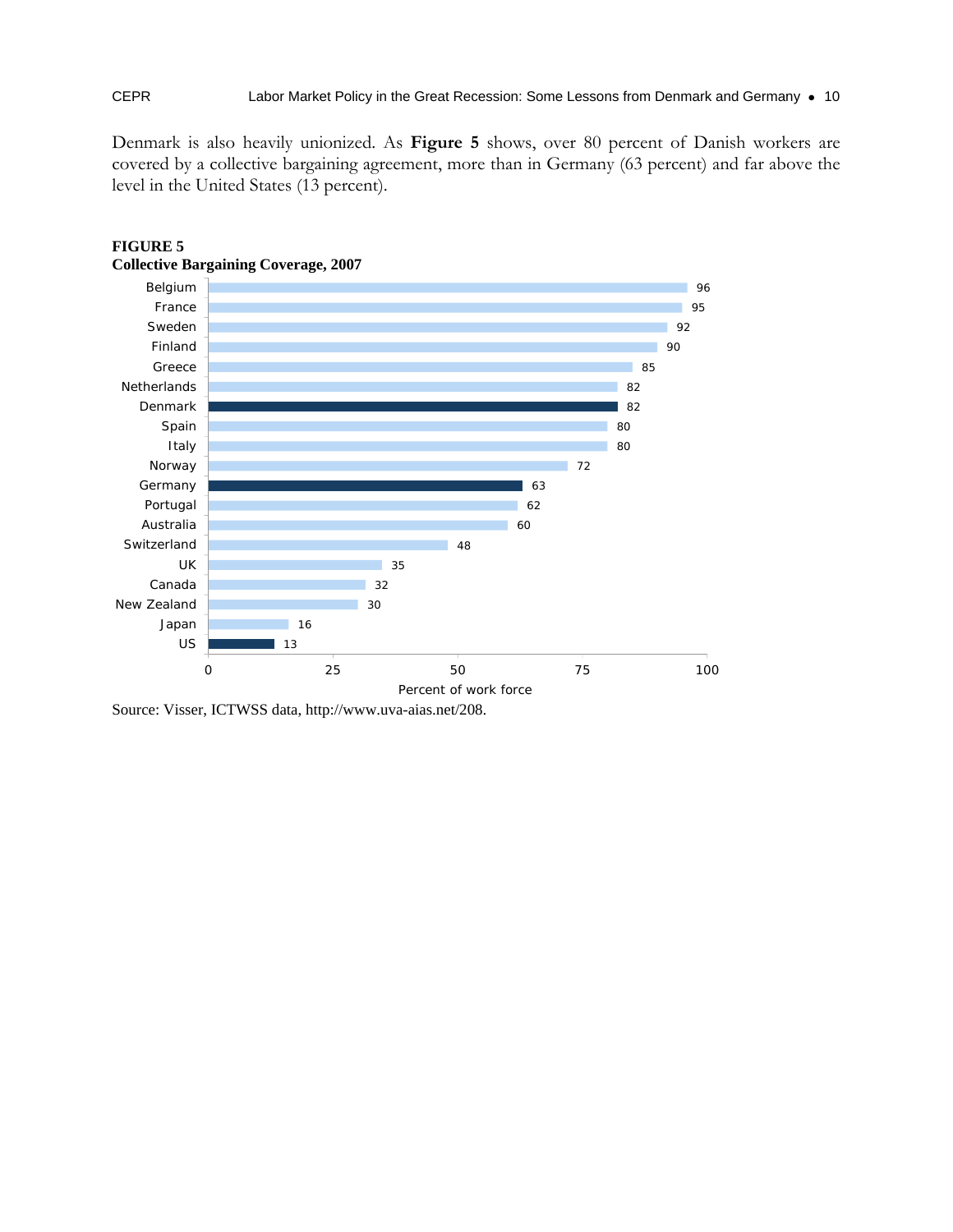At the same time, Denmark provides a relatively low level of legal employment protection. **Figure 6** presents an index of the strength of employment protection legislation (EPL), based on the OECD's assessment of legal and bargained conditions on severance pay, advanced notification of dismissal, legal procedures related to unfair dismissal, and related issues. The index runs from zero (essentially no legal employment protections) to six (a very high level of legal employment protection). On this scale, Denmark (1.6) lies closer to the English-speaking economies (Ireland, New Zealand, Australia, Canada, the United Kingdom, and the United States) than it does to Germany (3.0), Sweden (2.9), and France (2.5), where employment protections are stronger.



#### **FIGURE 6 Employment Protection Legislation, 2008**

Source: OECD.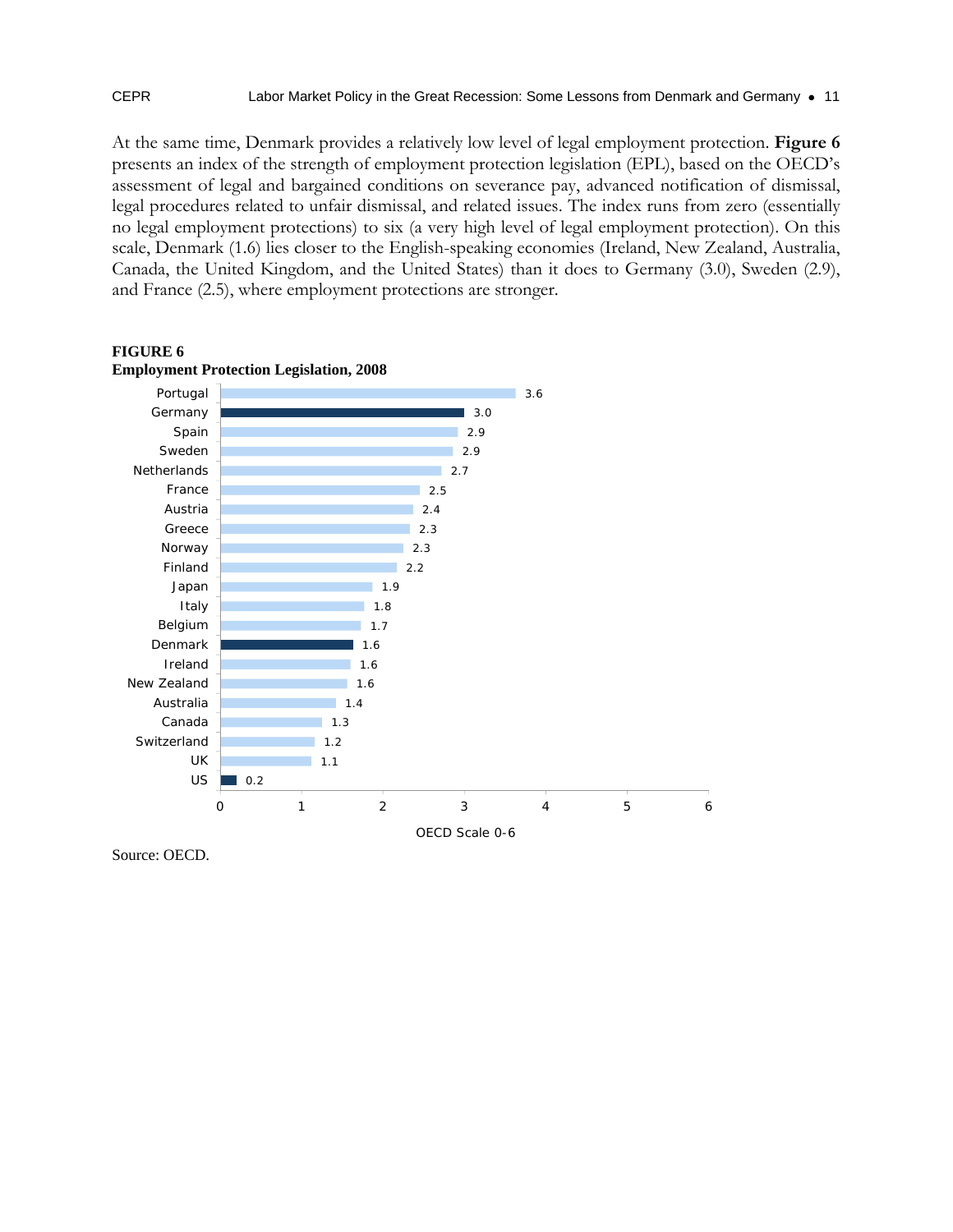#### CEPR Labor Market Policy in the Great Recession: Some Lessons from Denmark and Germany • 12

This combination of institutions performed well between the middle of the 1990s and the onset of the Great Recession. These same institutions, however, have not fared so well in the current downturn. **Figure 7** compares the increase between 2007 and 2010 in the unemployment rate in Denmark, Germany, the United States, and Spain (the OECD country with the largest increase in unemployment over the period). Between 2007 and 2010, the Danish unemployment rate almost doubled from 4.0 to 7.8 percent, more closely tracking the experience of Spain and the United States than experience of Germany.



#### **FIGURE 7 Change in Unemployment Rate, 2007-10**

Source: Analysis of OECD data.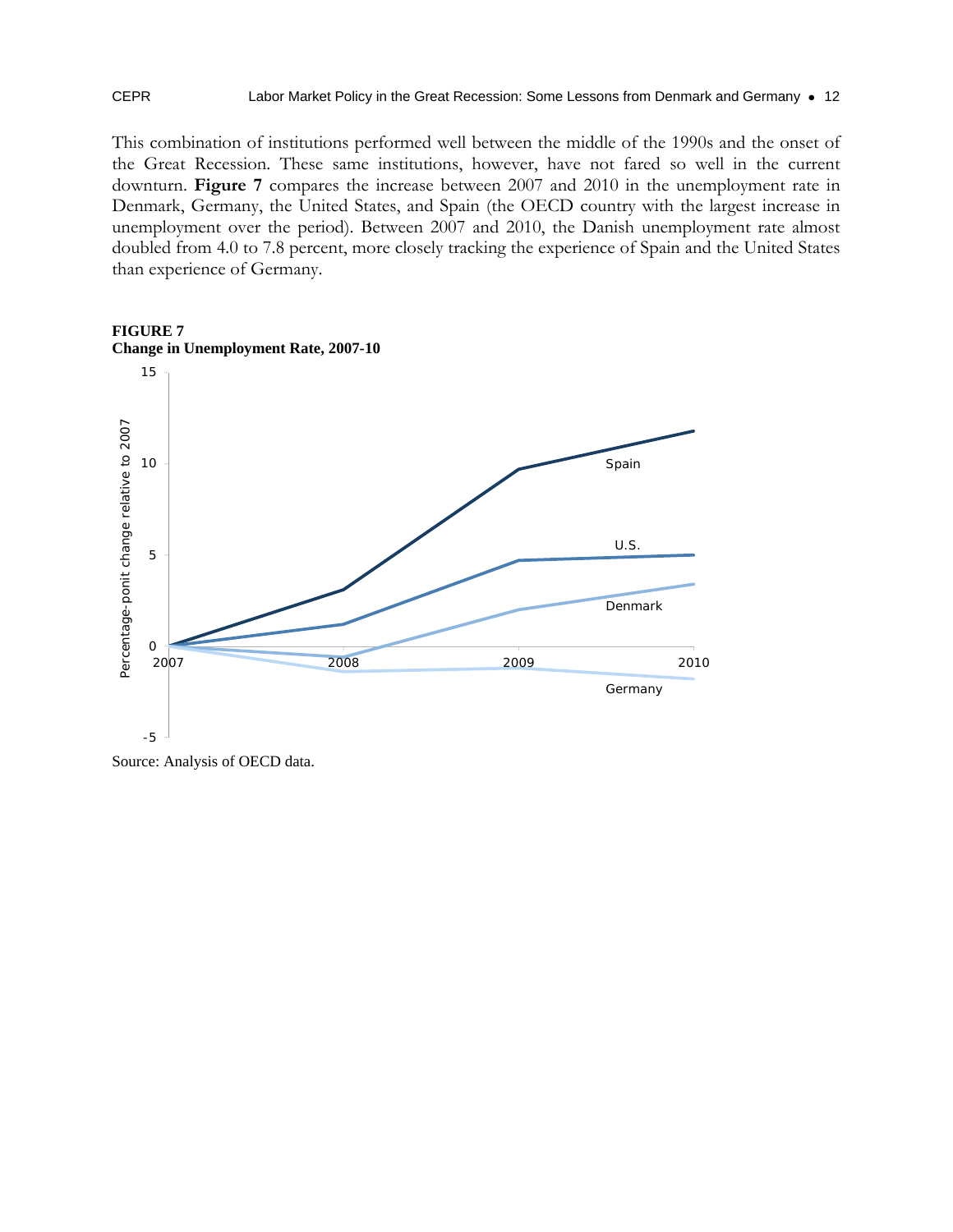**Figure 8** sketches the labor-market adjustment path in Denmark between 2007 and 2009. Total employment and total hours worked increased about two percent between 2007 and 2008 – the crisis hit Denmark later than most of the rest of the OECD. Between 2008 and 2009, however, total employment and total hours both fell sharply. Total hours fell to about two percent below their 2007 level, with almost all of this reduction in total hours stemming from a decline in the total number of workers. The Danish economy did not adjust to the labor-demand shock by lowering the average number of hours worked by the existing workforce, but rather, primarily by reducing the number of workers, with relatively small cuts in the average hours worked. In the framework discussed earlier, almost all of the adjustment fell on employment cuts and very little on average hours reductions.



Why did the Danish system suddenly lose its luster? One explanation is that the same institutions that created a dynamic labor market in good macroeconomic times acted to accelerate job loss during the downturn. Low dismissal costs produced dynamism when there was sufficient macroeconomic demand to produce full employment. But, low dismissal costs encouraged employers to reduce employment (rather than hours) when aggregate demand fell. Meanwhile, the country's superb system of ALMPs was poorly equipped to deal with aggregate demand slumps. The majority of ALMPs seek to "activate" unemployed workers, by training them for or connecting them with available jobs. Even the best ALMPs, however, cannot connect workers to jobs if there are no jobs.

The Danish model worked well when aggregate demand was high enough to ensure full employment. When the economy was operating near full employment, the main economic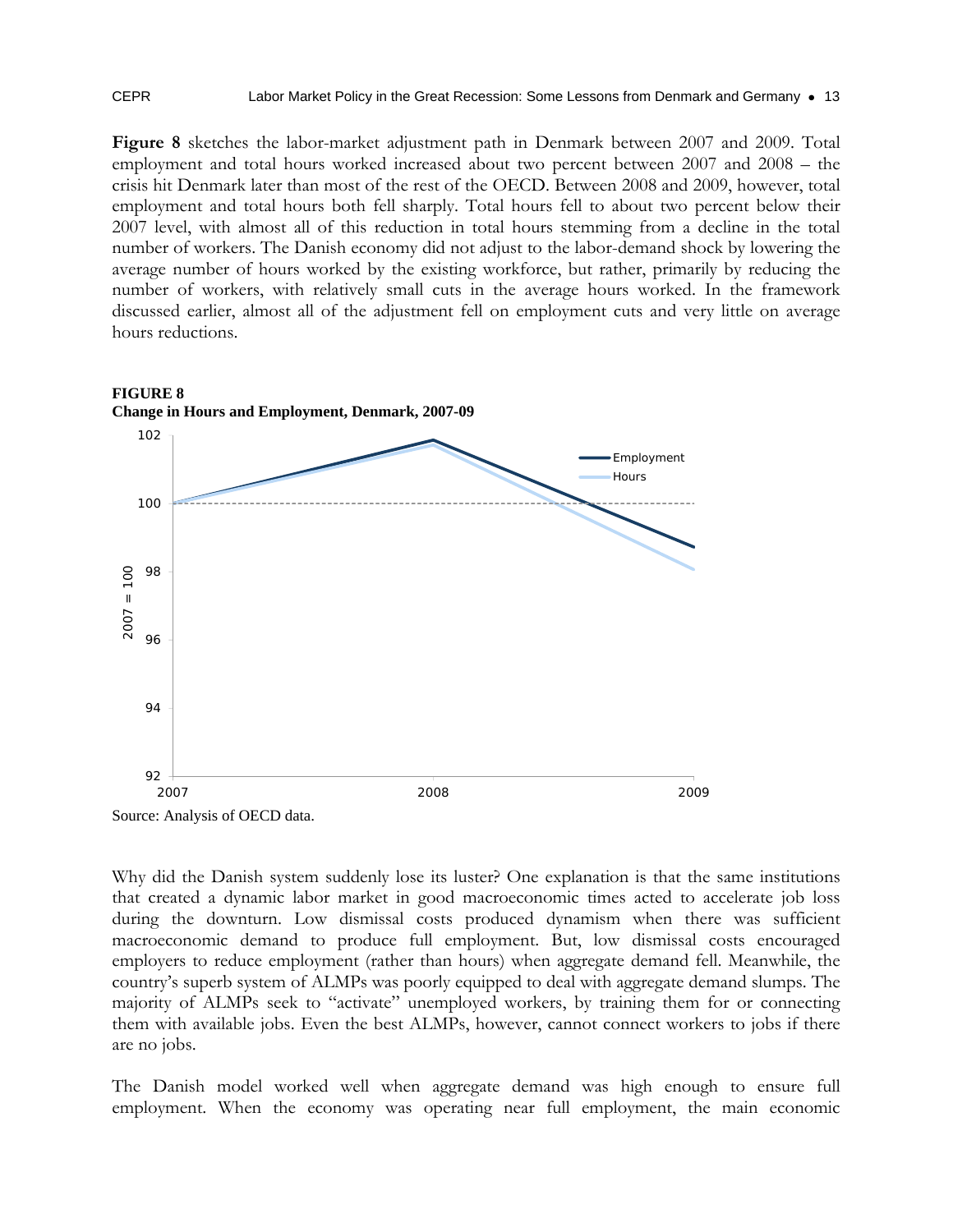bottlenecks were on the supply side of the labor market (labor quality, the distribution of skills, and location of workers relative to jobs). When the bottlenecks were on the demand side, however, greater numerical flexibility did little to generate employment and helped to drive unemployment up. A real danger for Denmark going forward is that the cyclical flaws in the model will be used to dismantle rather than reform these institutions. The German case suggests that a combination of numerical flexibility – in hours – combined with moderate legal and bargained dismissal costs can produce far better outcomes in downturns. This experience should inform efforts to improve the ability of Danish institutions to respond to future periods of slack demand.

#### **Germany**

Before the Great Recession, Germany was no one's ideal model of labor-market performance. Unemployment was high, job creation was weak, and wage inequality was on the rise, primarily because of the sharp rise in low-wage and precarious employment that began in the mid- to late-1990s.17 German companies were profitable and the country was a successful exporter, but the labor market was generally not delivering. The German labor-market's performance since the Great Recession, however, has been remarkable. In 2007, before the downturn, the German unemployment rate was 8.7 percent (using the OECD's internationally comparable measure, which differs slightly from the official German rate); by 2009, when the rest of the world was feeling the worst of the economic crisis, the unemployment rate in Germany had fallen to 7.5 percent.

The German unemployment rate dropped because labor-market adjustment fell entirely on hours, not employment (or wages). **Figure 9** shows the change in hours and employment between 2007 and 2009. The contrast with Denmark is striking. The Great Recession affected both countries later than in the United States. But once the downturn hit, total hours fell in Germany – to about 98 percent of 2007 levels – even as total employment remained constant. Effectively, reductions in the average hours worked absorbed all of the decline in labor demand in Germany. By contrast, in Denmark the reduction in labor demand fell strongly on total employment, with only small reductions in average hours worked per employee.

<sup>-</sup>17 For a discussion of German and related European economic policy and performance since reunification, see Bosch (2008), Carlin and Soskice (2009), Leschke and Watt (2010), Möller (2010), and Schettkat and Sun (2009).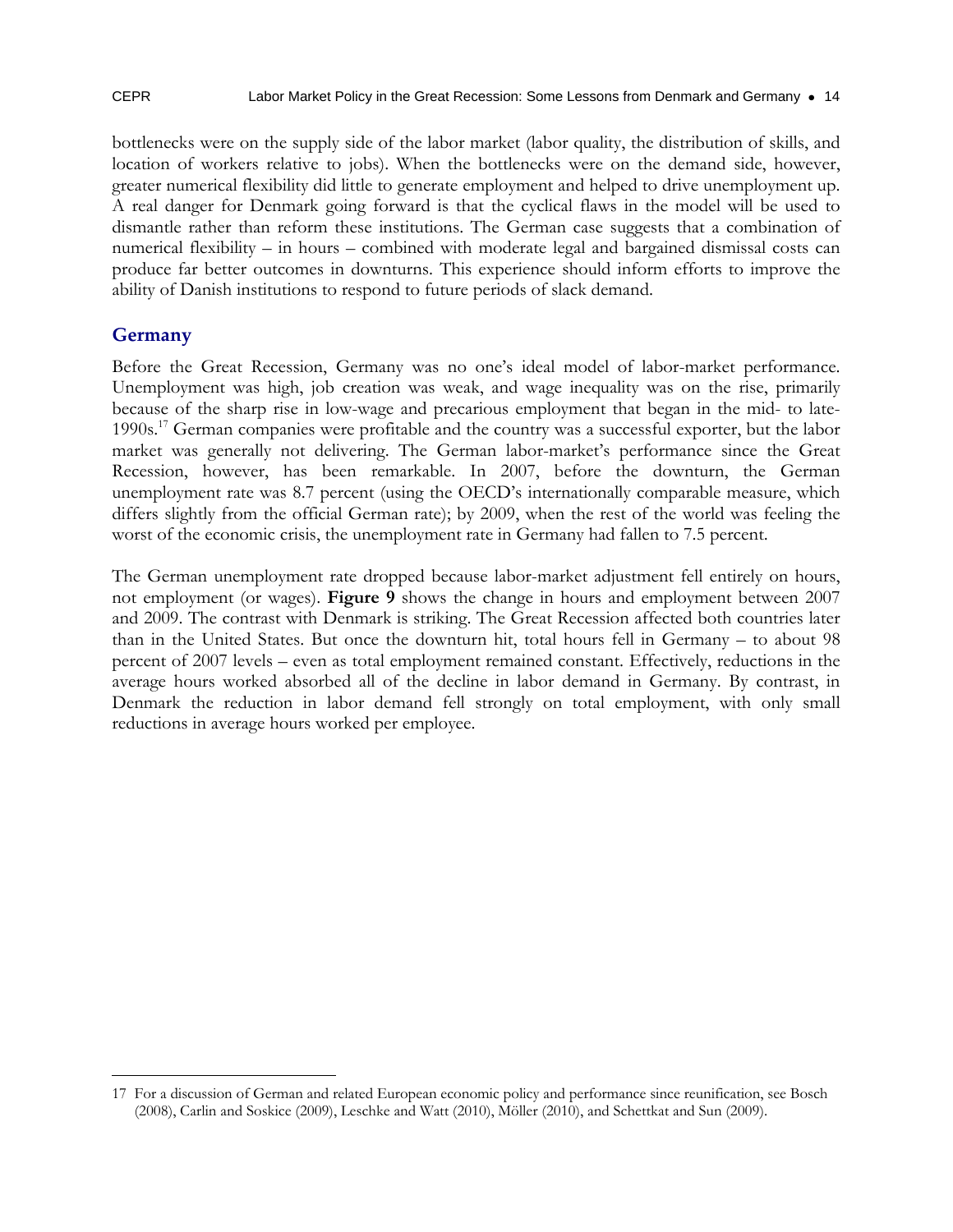

#### **FIGURE 9**

How did Germany manage this? A key element was the German system of short-time work (STW).<sup>18</sup> STW programs provide part-time unemployment benefits to workers who have had their hours reduced in response to declines in demand for their employers' products and services. In a traditional unemployment insurance program, if an employer needs to cut employment by 20 percent in the wake of a demand shock, the employer will layoff 20 percent of workers and, assuming that the laid off workers individually meet eligibility requirements, these workers will receive unemployment insurance benefits. In an STW system, the same employer could, instead, cut average hours for all employees by 20 percent, and each employee (again, assuming individual eligibility requirements are met) would receive 20 percent of the full-time unemployment insurance benefit. Germany had a long-standing STW system in place before the downturn, and participation increased rapidly by the end of  $2008<sup>19</sup>$  By 2009, Germany had one of the highest shares of its workforce enrolled in STW programs (see **Figure 10**).

<sup>18</sup> For discussions of STW in Germany and elsewhere in the OECD, see Vroman and Brusentsev (2009), Cahuc and Carcillo (2011), Hijzen and Venn (2011), and ILO (2011).

<sup>19</sup> See ILO (2011), Figure 3.5.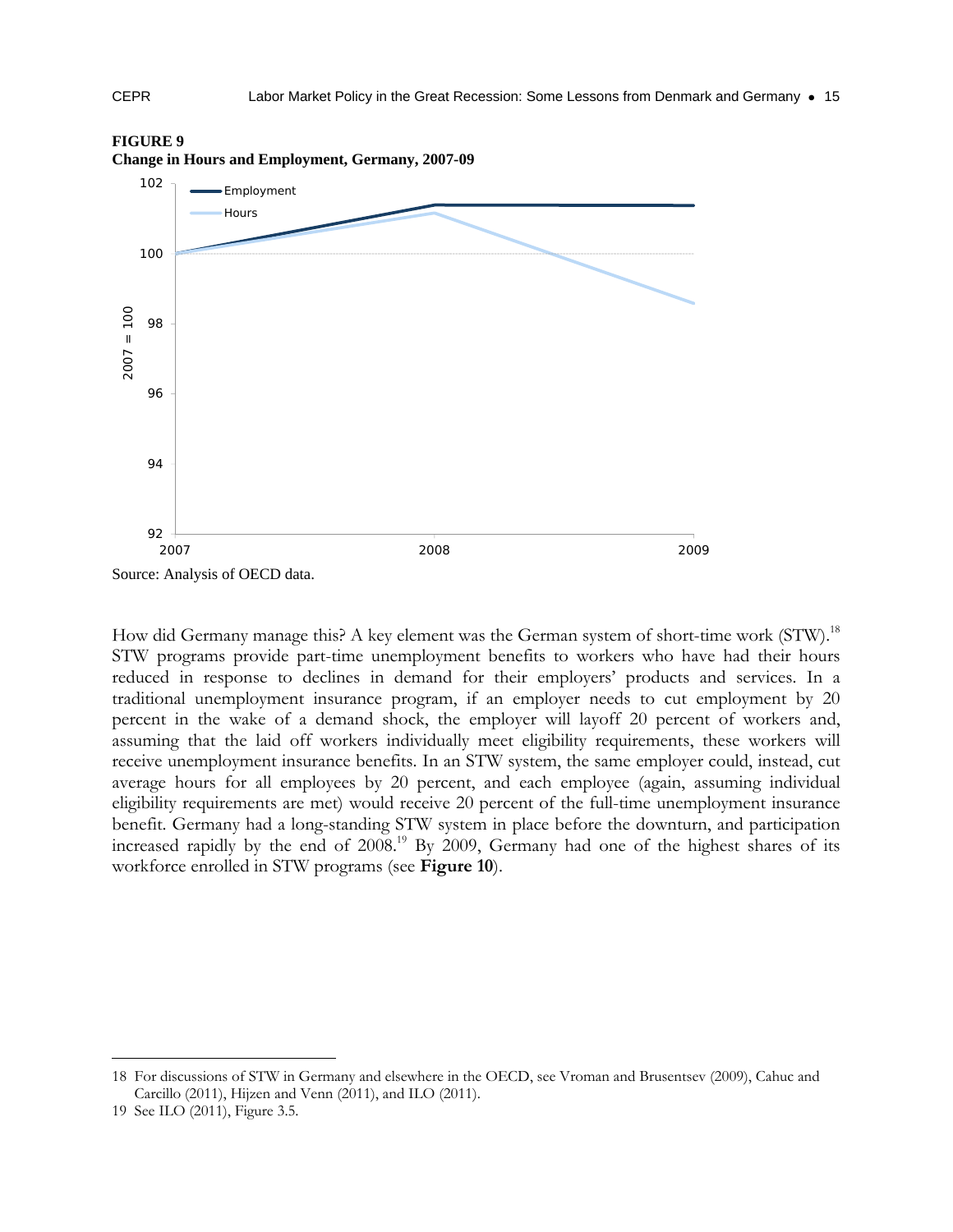

#### **FIGURE 10 Short-Time Work, 2009**

STW, however, was only part of the hours adjustment in Germany. According to an analysis by Fuchs and colleagues of the change in the average hours worked between 2008 and 2009, STW accounted for about 25 percent of the decline in average hours (see **Table 1**).<sup>20</sup> Employer-initiated reductions in working time – usually implemented through collective-bargaining agreements – were even more important than STW, accounting for about 40 percent of the fall in hours. Another 20 percent of the decline in hours was due to the debiting of workers' working-time accounts. About two-thirds of German companies have working-time accounts in place, where employees who work more than the normally scheduled number of hours (or work weekends, evenings, and holidays, or under other circumstances) can "bank" these hours against future hours of work.<sup>21</sup> In the recession, many employers – with the agreement of workers and their unions – cut hours worked and paid workers out of the hours accumulated in these working-time accounts, rather than laying workers off. Reductions in overtime accounted for an additional 20 percent of the decline in average hours worked.

<sup>-</sup>20 The original analysis is in J. Fuchs, M. Hummel, S. Klinger, E. Spitznagel, S. Wanger, and G. Zika. "Prognose 2010/2011: Der Arbeitsmarkt schließt an den vorherigen Aufschwung an," IAB-Kurzbericht No. 18, Nuremberg. I rely here on the IL0's (2011) presentation of their findings.

<sup>21</sup> For a helpful discussion in English of the German system, see Fagan, Hegewisch, and Pillinger (2006).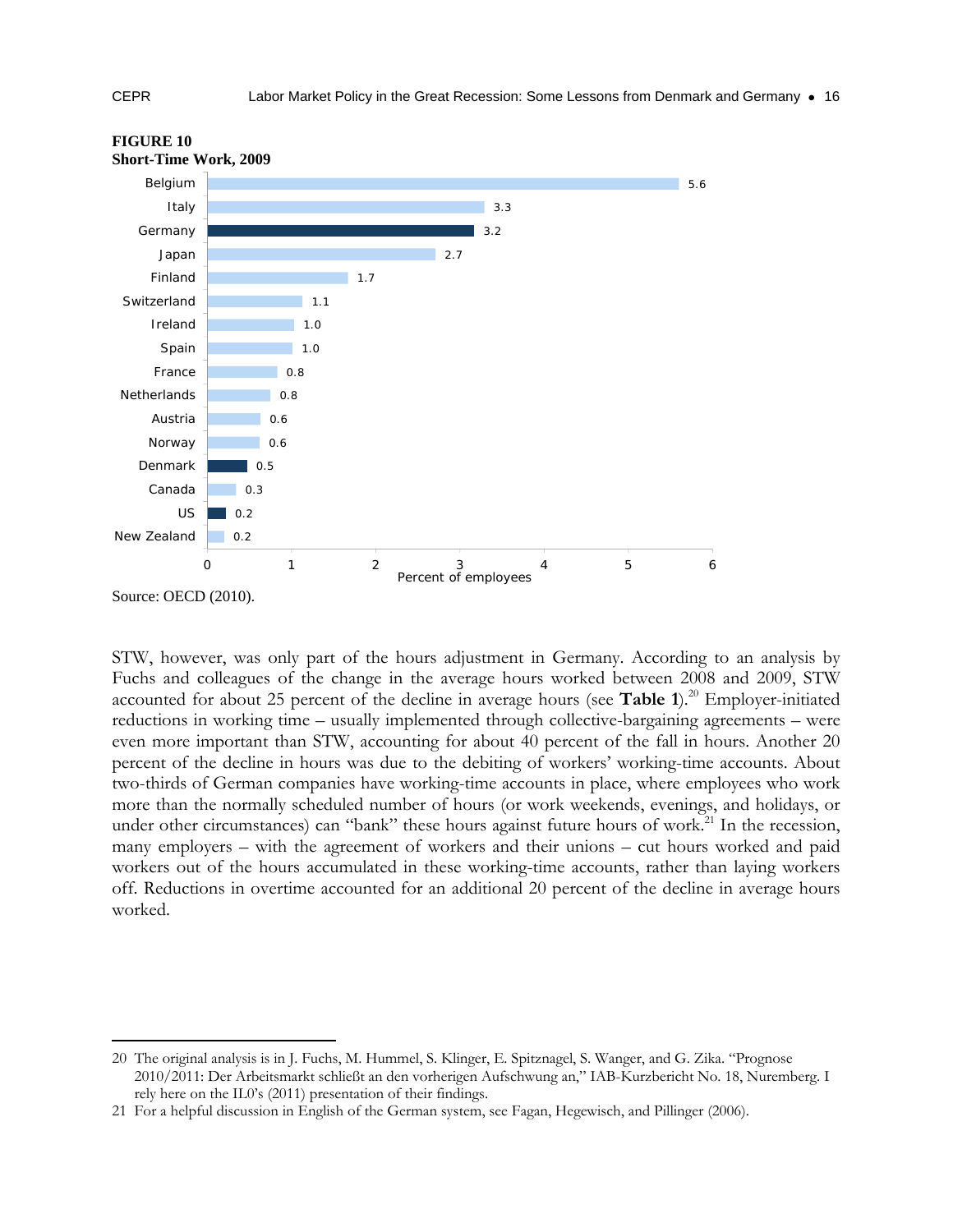| <b>Average Hours Reductions in Germany, 2008-2009 (percent)</b>  |    |
|------------------------------------------------------------------|----|
| Proportion of average hours reduction due to:                    |    |
| Increased short-time work                                        | 25 |
| Employer-initiated reductions in working time                    | 40 |
| Debiting working-time accounts                                   | 20 |
| Reduced overtime                                                 | 20 |
| Source: OECD (2010) analysis of IAB (2009).                      |    |
| Figures add to more than 100 percent because changes in holidays |    |
| and two other categories increased average hours slightly.       |    |

**TABLE 1**

A review of the German experience suggests that several institutional features pushed employers to reduce hours rather than workers. Relatively high levels of legal employment protection (Figure 6) made it more expensive for firms to lay workers off than to reduce hours. Relatively high levels of collective-bargaining coverage (see Figure 5), combined with a union focus on job security, further raised the relative cost of lay-offs. The widespread presence of collective bargaining facilitated hours flexibility by implementing negotiated working-time banks and allowing for negotiated reductions in overtime and the usual work week. Together, this institutional structure gave substantial incentives to firms to prefer hours reductions to employment cuts, and gave workers incentives to do the same.

Germany faces its own set of institutional challenges. Critics of the German response to the Great Recession have argued that the strong emphasis on "labor hoarding" at the firm level may mean that the economy is not efficiently reallocating labor from lagging firms and sectors to growing firms and sectors. This argument, however, assumes that the problem facing German firms in the downturn is their individual or industry performance, rather than an across-the-board collapse in demand. In some respects, though, this concern presents the mirror image of the problem facing Denmark. The German system, as implemented since 2008, has done an excellent job coping with a deep recession, but a reliance on hours adjustments alone could conceivably create efficiency problems when the economy is operating closer to full employment. If an individual firm is facing a long-term decline in demand for its output, for example, it is not likely to be socially efficient – beyond a transition period – to adjust to that firm-specific decline in demand by keeping workers tied to the declining firm. But, this kind of reasoning suggests modifying the functioning of the STW system in good times, so as to ensure that STW does not impede the efficient reallocation of workers across firms and sectors when the economy is operating near full capacity. In fact, the German STW system already appears to incorporate this kind of flexibility across the business cycle. Before the downturn, participation in STW was limited to six months, but as the economy deteriorated, the maximum duration of STW was expanded successively to 12, 18, and then 24 months.<sup>22</sup>

<sup>22</sup> See ILO (2011).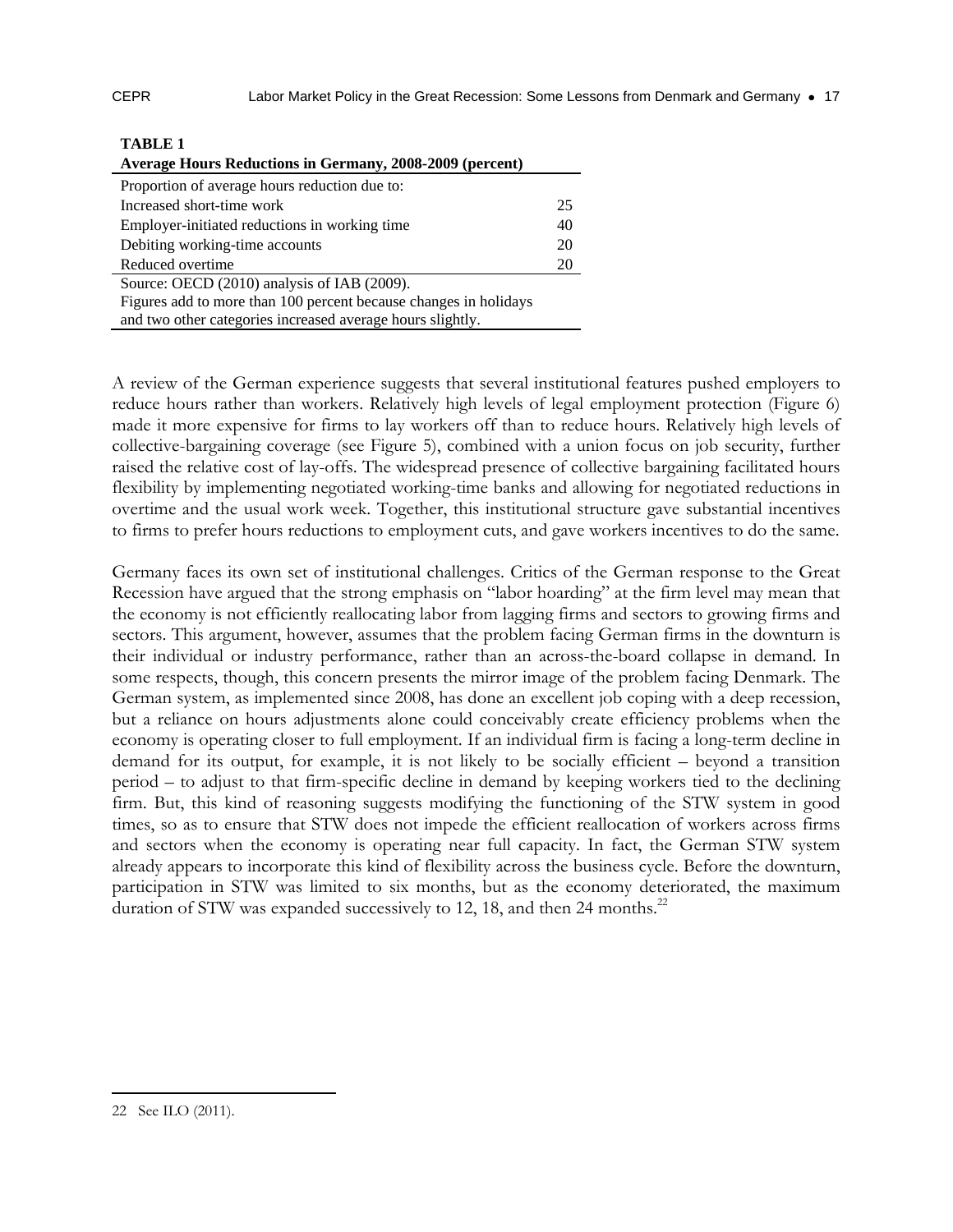-

### **Some Lessons for the United States**

The recent experiences of Denmark and Germany provide important insight into the interplay between labor-market institutions and business cycles. Danish institutions – built around numerically flexible employment levels and strong income security for workers – appear to perform well when the economy is at or near full employment. In good times, the country's expensive active labor market policies work to connect unemployed workers to available jobs. In a severe downturn in which the overwhelming cause of unemployment is a lack of aggregate demand, however, institutions that encourage adjustment through employment are a liability and policies that seek to "activate" workers are not particularly effective. Meanwhile, German institutions, which act to keep workers connected to their current employers, may have drawbacks when the economy is operating near full employment because they may discourage the efficient reallocation of workers from firms and industries where demand is falling to firms and industries where demand is on the rise. These same institutions, however, appear to have been well-suited for coping with the Great Recession because they encouraged firms to cut hours rather than workers, sharing the burden of the downturn more widely and helping firms keep their workforce in place and ready for the subsequent upturn.

In the United States, the hours and employment response to the Great Recession looked more like it did in Denmark than Germany. The recession hit US labor markets slowly at first, but between 2008 and 2009, employment and hours both fell sharply (see **Figure 11**). By 2009, employment was about four percent lower than it had been in 2007 and total hours were down almost six percent. The larger drop in hours than in employment implies that some of the labor-market adjustment in the United States fell on the average number of hours worked. Employment losses, however, still accounted for the large majority of the adjustment. A simple decomposition suggests that the mix of declines in employment and in average hours works was similar in the United States and Denmark. In both countries, about 30 percent of the decline in total hours was the result of a decline in average hours per employee and about 70 percent was the result of lower levels of employment.<sup>23</sup>

<sup>23</sup> Between 2007 and 2009, total hours fell 5.8 percent and total employment fell 4.2 percent. The 4.2 percent decline in employment represents about 72 percent of the 5.8 percent decline in total hours, with about 28 percent accounted for by a decline in the average hours worked by the remaining workers. In Denmark, total hours fell 1.9 percent and total employment, 1.3 percent, implying that employment declines accounted for about 68 percent and average-hours declines about 32 percent of the decline in total hours.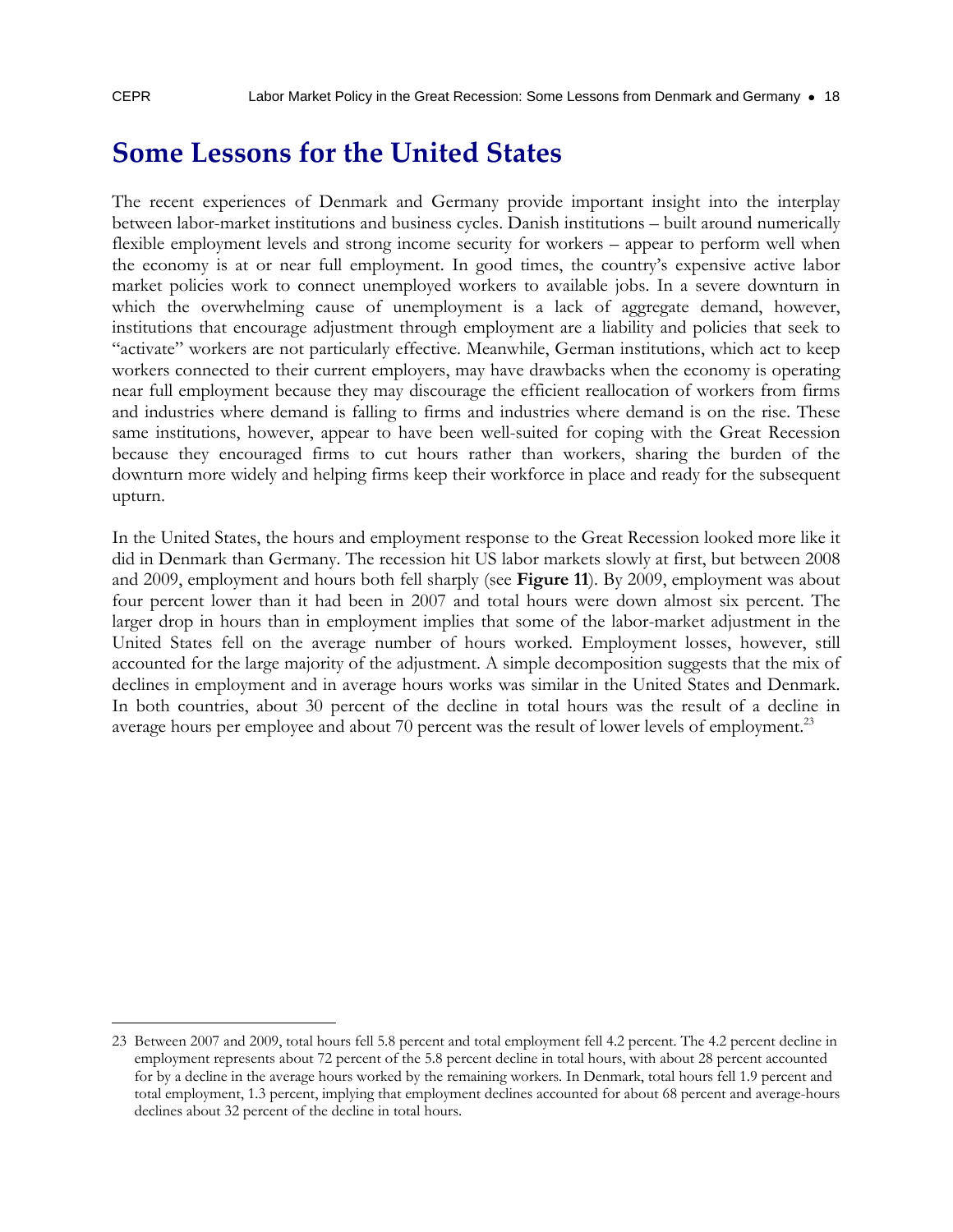

#### **FIGURE 11**

**Change in Hours and Employment, US, 2007-09** 

The hours decline in the United States largely reflected a rise in part-time work for economic reasons, reductions in overtime, and reductions in the average hours of full-time employees. Overall, US labor-market institutions did little to encourage firms to reduce average hours rather than employment levels. On the one hand, firing costs are low: the United States has the lowest level of employment protection (see Figure 6) and the lowest level of collective-bargaining coverage (see Figure 5) in the OECD. On the other hand, the structure of employer-provided benefits, particularly health insurance, make hours cuts a less cost-effective tool for lowering total compensation. While 17 U.S. states operated short-time unemployment compensation programs during the Great Recession, take-up rates were too low to have a measureable impact on national average hours worked figures. At their peak, participation rates in STW programs, for example, never exceed a few tenths of a percent of the total US workforce (see Figure 10).<sup>24</sup>

Are there any direct lessons that the United States can learn from the experience of Denmark and Germany? The political debate around "structural unemployment" – the idea that unemployment has remained high because workers lack the skills in demand in the post-recession economy<sup>25</sup> – has rekindled an interest in education and training as a means to rescue the labor market in the short term. Yet, on a per-unemployed-worker basis, Denmark spends more than twelve times what the United States does to train and "activate" unemployed workers – with only moderately better

-

<sup>24</sup> See Hijzen and Venn (2010), Figure 4. For a discussion of the limitations of existing US short-time compensation programs, see Vroman and Brusentsev (2009) and Hijzen and Venn (2010).

<sup>25</sup> For evidence against a large, permanent rise in the "natural" unemployment rate, see: Daly, Hobijn, and Valetta (2011), Mishel, Shierholz, and Edwards (2010), Mishel (2011), Schmitt and Warner (2011), and Weidner and Williams (2011).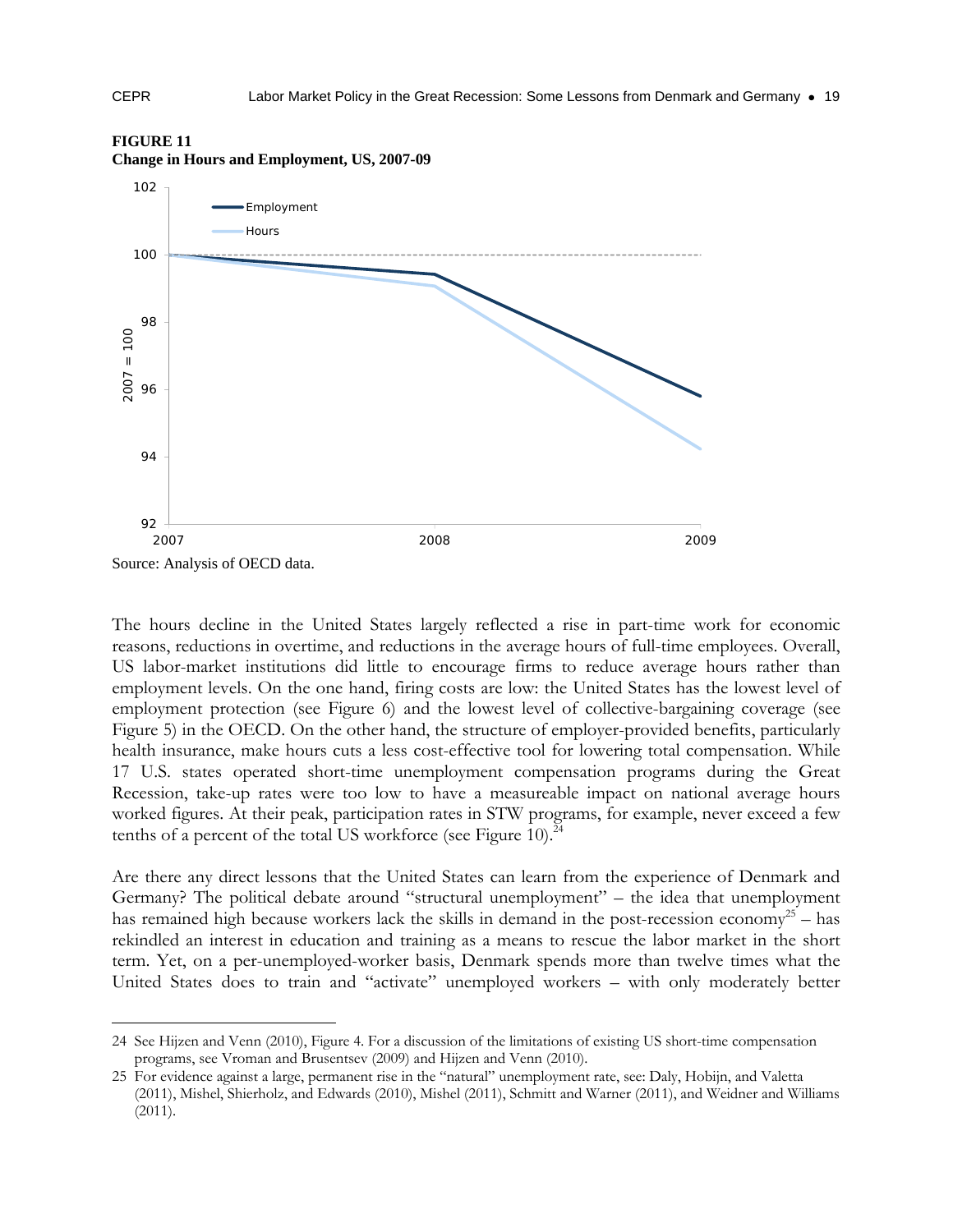outcomes since the beginning of the downturn. In general, supply-side ALMP strategies seem poorly suited to recessions caused by deficient demand. At least with respect to performance in an aggregate demand slump, the Danish system appears to emulate a lot of the least desirable features of the US system, including low firing costs that encourage firms to adjust to downturns by cutting workers rather than hours.

The German response to the downturn, by contrast, suggests that labor-market institutions that encourage hours reductions, rather than layoffs, can spread the pain of adjustment more equitably, as well as act to preserve good matches between workers and firms. German institutions raise the cost of firing workers – through employment protection legislation and collective-bargaining agreements – and encourage reductions in average hours – through short-time work arrangements, withdrawals from collectively bargained working-time accounts, and collectively bargained reductions in the usual work week and overtime.

Translating these lessons to the US context, however, is a challenge. Firing costs are low in the United States and the two main avenues for raising firing costs – employment protection legislation or a rapid expansion in collective bargaining – appear unlikely in the foreseeable future. Individual US states could expand the use of short-time work programs within their unemployment insurance systems, but the scale of expansion required would be substantial and would require addressing a host of concrete barriers that keep take-up rates low.<sup>26</sup>

A federal program to subsidize temporary reductions in work hours – by giving tax credits to employers who implement or expand paid sick days, paid family leave, paid vacations, four-day workweeks, or other practices that reduce hours – instead of, or in addition to, expanding state-level unemployment insurance programs might also help.<sup>27</sup> One advantage of a temporary federal tax break for these practices is that such a system directly targets the high cost of cutting hours relative to cutting workers, which has limited the take-up rate for short-time work programs in the United States. Even in Germany, which has high firing costs and a long-standing short-time work system, short-time work accounted for only about one-fourth of the decline in average hours.

In labor markets, at least, the Great Recession continues. Given the political discussion around debt and deficits, any further macroeconomic policy response to the ongoing problems in the labor market seems unlikely. That leaves the United States little choice but to learn what it can from the labor-market experiences of other countries that are also facing the worst downturn since the Great Depression. Unfortunately, US labor-market institutions have fared far worse than the OECD average since 2007, turning any given decline in GDP into far more unemployment than almost every major economy in the OECD. To the extent that US policy makers have decided on any course of action, it appears to be, in President Obama's words, to "win the future" by investing in education and training. The experience of Denmark, which won the future in the 1990s and 2000s, however, gives cause for caution. Education, training, and other measures to connect workers to jobs only work when there are jobs to be had. For the immediate future, the experience of Germany looks to offer a better way forward. German labor-market institutions gave employers incentives to spread the pain across the full workforce, with the remarkable result that the unemployment rate there actually fell over the course of the Great Recession.

-

<sup>26</sup> Vroman and Brusentsev (2009).

<sup>27</sup> Baker (2009b, 2009c) offers a proposal along these lines.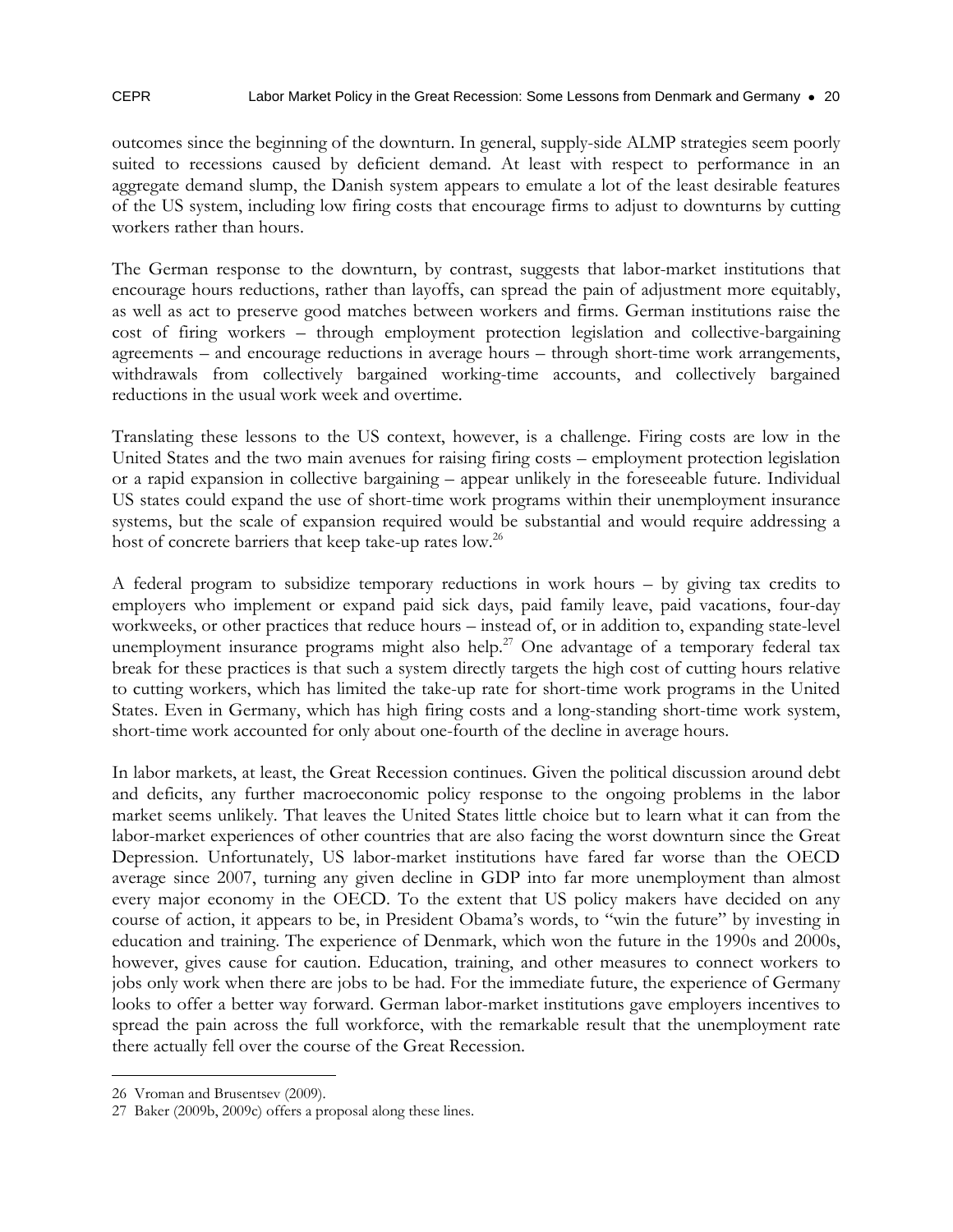### **References**

- Aizenman, Joshua and Gurnain Kaur Pasricha. 2011. "Net Fiscal Stimulus During the Great Recession." NBER Working Paper No. 16779. http://www.nber.org/papers/w16779
- Andersen, Torben M. 2011. "A Flexicurity Labour Market in the Great Recession the Case of Denmark." Paper presented at conference on "Flexibility of the Labour Market," Den Haag, January 2011.
- Atkinson, Anthony B., Thomas Piketty, and Emannuel Saez. 2011. "Top Incomes in the Long Run of History." *Journal of Economic Literature*, vol. 49, no. 1, pp. 3-71.
- Baccaro, Lucio and Diego Rei. 2007. "Institutional Determinants of Unemployment: Does the Deregulatory View Hold Water?" *International Organization*, vol. 61, no. 2, pp. 527-69.
- Baker, Dean. 2009a. *Plunder and Blunder: The Rise and Fall of the Bubble Economy*. Sausalito, California: PoliPoint Press.
- Baker, Dean. 2009b. "Pay for Play? Tax Credits for Paid Time Off." Washington, DC: Center for Economic and Policy Research. http://www.cepr.net/documents/publications/pto-tax-credit-2009-03.pdf
- Baker, Dean. 2009c. "Job Sharing: Tax Credits to Prevent Layoffs and Stimulate Employment." Washington, DC: Center for Economic and Policy Research. http://www.cepr.net/documents/publications/job-sharing-tax-credit-2009-10.pdf
- Berg, Andrew G. and Jonathan D. Ostry. 2011. "Inequality and Unsustainable Growth: Two Sides of the Same Coin?" IMF Staff Discussion Note SDN/11/08.
- Bivens, Josh. 2011. *Failure by Design: The Story behind America's Broken Economy*. Ithaca, New York: Cornell University Press.
- Bosch, Gerhard and Claudia Weinkopf. 2008. *Low-Wage Work in Germany*. New York: Russell Sage Foundation.
- Cahuc, Pierre and Stephane Carcillo. 2011. "Is Short-Time Work a Good Method to Keep Unemployment Down?" IZA Discussion Paper No. 5430. Bonn: Institute for the Study of Labor.
- Cameron, David R. 2010. "Fiscal Responses to the Economic Contraction." Unpublished paper, Yale University.
- Carlin, Wendy and David Soskice. 2009. "German Economic Performance: Disentangling the Role of Supply-side Reforms, Macroeconomic Policy and Coordinated Economy Institutions." *Socioeconomic Review*, vol. 7, no. 1, pp. 67-99.
- Coats, David (ed.). 2011. *Exiting from the Crisis: Towards a Model of More Equitable and Sustainable Growth*. Brussels: European Trade Union Institute.
- Daly, Mary, Bart Hobijn, and Rob Valletta. 2011. "The Recent Evolution of the Natural Rate of Unemployment." Federal Reserve Bank of San Francisco. http://www.frbsf.org/publications/economics/papers/2011/wp11-05bk.pdf
- European Commission. 2006. *Employment in Europe 2006*. Luxembourg: European Commission.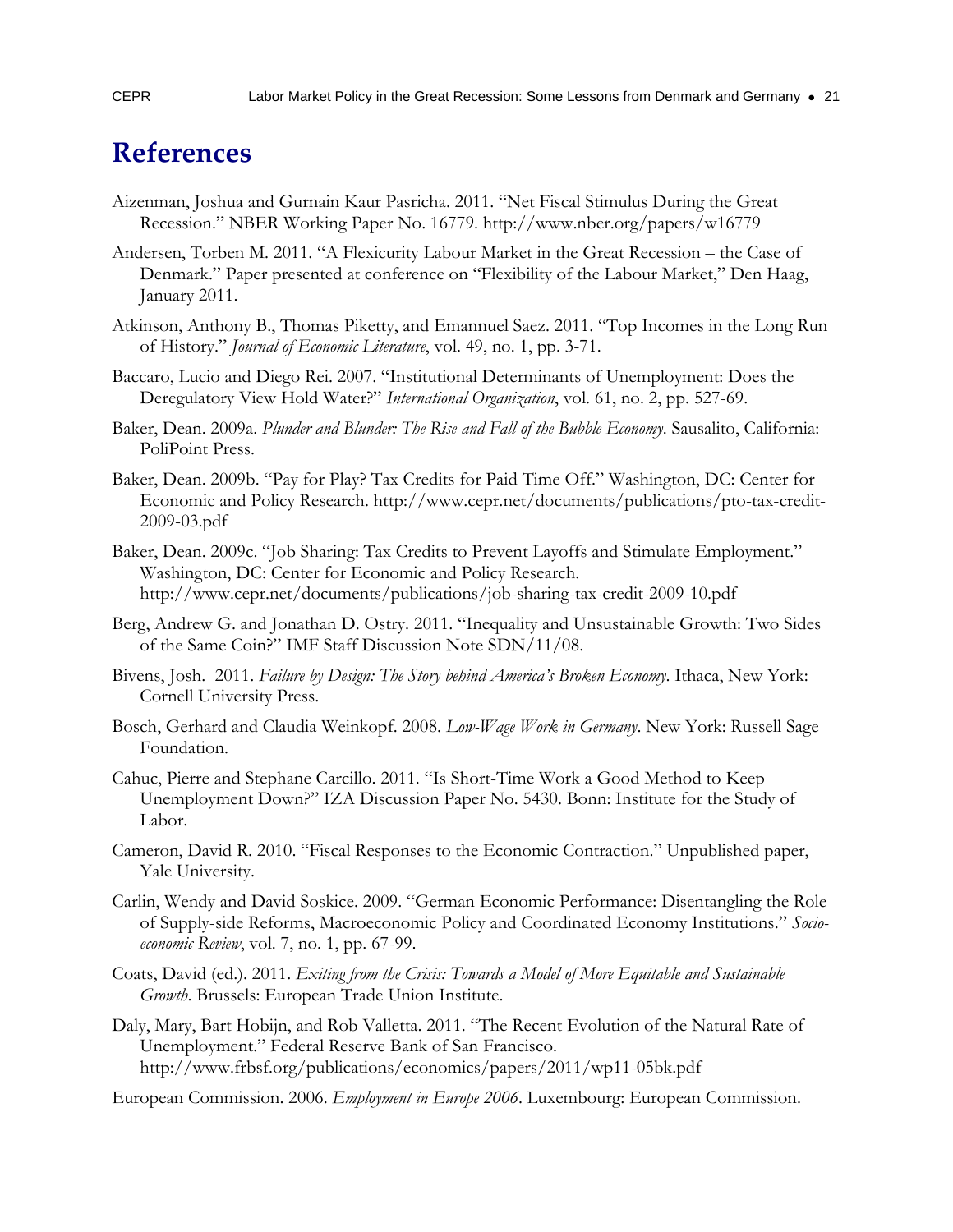- Fagan, Colette, Ariane Hegewisch, and Jane Pillinger. 2006. "Out of Time: Why Britain needs a new approach to working-time flexibility." London: Trade Union Congress.
- Hijzen, Alexander and Danielle Venn. 2011. "The Role of Short-Time Work Schemes during the 2008-09 Recession." *OECD Social, Employment and Migration Working Paper* No. 115. doi: 10.1787/5kgkd0bbwvxp-en
- Howell, David (ed.). 2005. *Fighting Unemployment: The Limits of Free Market Orthodoxy*. Oxford: Oxford University Press.
- International Labor Organization. 2009. *The Financial and Economic Crisis: A Decent Work Response*. Geneva: International Labor Organization.
- International Labor Organization. 2011. *Germany: A Job-Centred Approach*. Geneva: International Labor Organization.
- Kalecki, Michal. 1991. *Collected Works of Michal Kalecki, Capitalism: Economic Dynamics* (volume 2), Oxford: Clarendon Press.
- Kenworthy, Lane. 2008. *Jobs with Equality*. Oxford: Oxford University Press.
- Leschke, Janine and Andrew Watt. 2010. "How Do Institutions Affect the Labour Market Adjustment to the Economic Crisis in Different EU Countries?" ETUI Working Paper 2010.04. Brussels: European Trade Union Institute.
- Mason, Geoff and Wiemer Salverda. 2010. "Low Pay, Working Conditions, and Living Standards," in Jerome Gautie and John Schmitt, *Low-Wage Work in the Wealthy World*. New York: Russell Sage Foundation, 2010.
- Mishel, Lawrence. 2011. "Reasons for Skepticism about Structural Unemployment: Examining the Demand-Side Evidence." Washington, DC: Economic Policy Institute. http://epi.3cdn.net/c1218e8213c58051e4\_tlm6b5tf9.pdf
- Mishel, Lawrence, Jared Bernstein, and Heidi Shierholz. 2009. *The State of Working America 2008- 2009*. Ithaca, New York: Cornell University Press.
- Mishel, Lawrence, Heidi Shierholz, and Kathryn Edwards. 2010. "Reasons for Skepticism about Structural Unemployment." Washington, DC: Economic Policy Institute. http://epi.3cdn.net/c1218e8213c58051e4\_tlm6b5tf9.pdf
- Möller, Joachim. 2010. "The German Labor Market Response in the World Recession: Demystifying a Miracle." *Zeitschrift für ArbeitsmarktForschung*, vol. 42, no. 4, pp. 325-336.
- Organization for Economic Cooperation and Development. 2004. *Employment Outlook*. Paris: OECD.
- Organization for Economic Cooperation and Development. 2006. *Employment Outlook*. Paris: OECD.
- Organization for Economic Cooperation and Development. 2009. *OECD Economic Outlook: Interim Report*. http://www.oecd.org/dataoecd/3/62/42421337.pdf
- Organization for Economic Cooperation and Development. 2010. *Employment Outlook*. Paris: OECD.